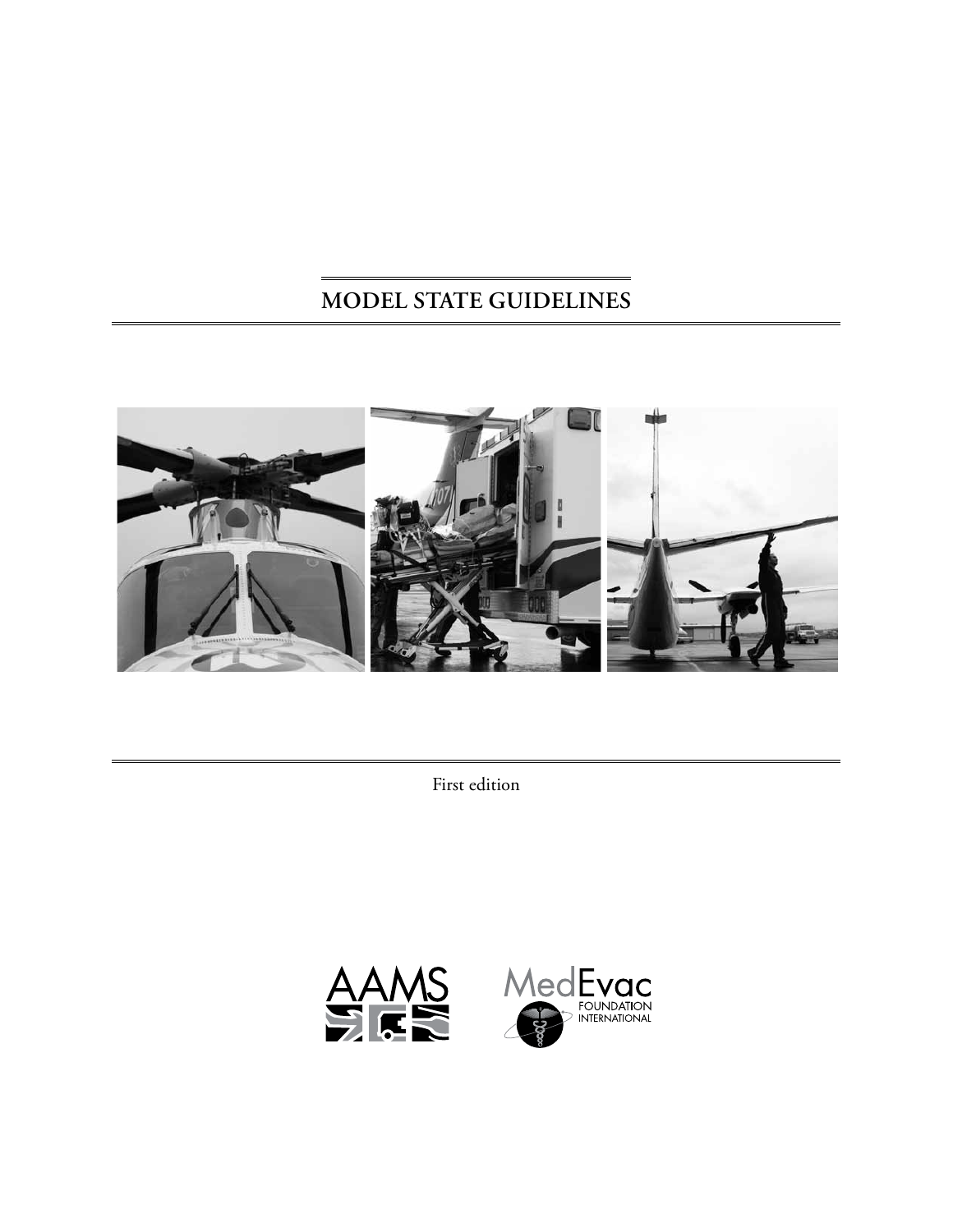# TABLE OF CONTENTS

 $\ensuremath{\mathbb{O}}$  2012 Association of Air Medical Services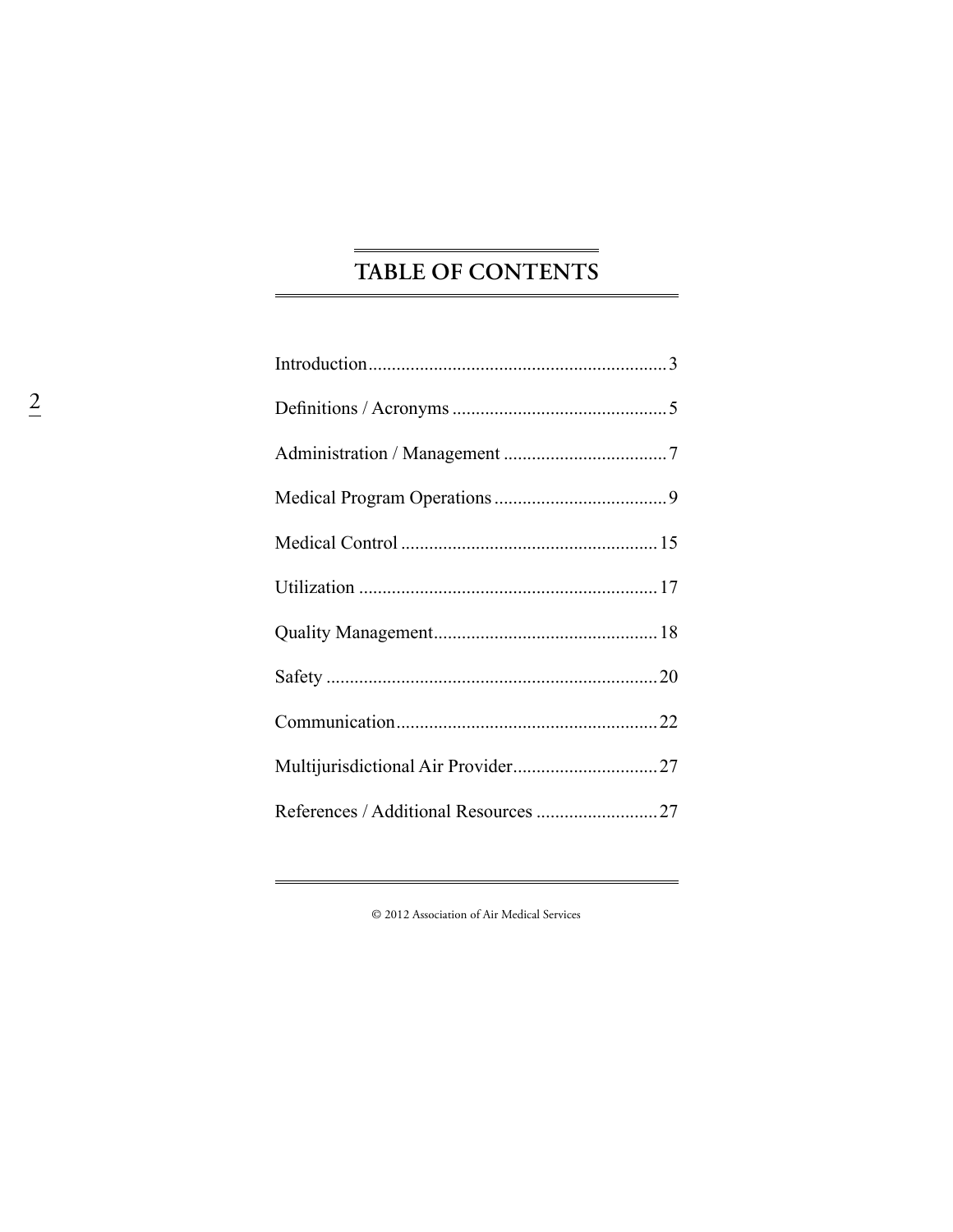#### **Background**

In 2007, the Air Medical Task Force was formed of representatives from the National Association of State EMS Officials (NASEMSO), the National Association of EMS Physicians (NAEMSP), and the Association of Air Medical Services (AAMS), and published a paper in the journal **Pre-Hospital Emergency Care**. This paper, entitled *"Air Medical Services: Future Development as an Integrated Component of the Emergency Medical Services (EMS) System,"* (Initial Air Medical Task Force Paper) was intended to be a guidance/resource document for state EMS leaders, planners and regulators to help in understanding and appreciating the development, integration and regulation of air medical services, as well as the similarities/differences between the ground and air components of most EMS systems.

This paper provided a look at the way air ambulances are regulated at the state and federal levels. It also outlined some of the core components of current state regulation, identified outstanding licensing issues, and discussed different approaches to integrating air medical services into a state EMS system.

### **Model Air Medical State Guidelines Industry Task Force (MASGIT)**

At the time of publication, the members of the task force discussed the need for a second effort based around the development of model state guidelines or regulations for air medical services. To fulfill that vision, the Model Air Medical State Guidelines Task Force or MASGIT was born.

There were four core organizing groups representing special market segments of the air medical and critical care transport field that encouraged the development of the MASGIT. They were:

Association of Air Medical Services (AAMS) American Ambulance Association (AAA) International Association of Fire Chiefs (IAFC) Airborne Law Enforcement Association (ALEA) The National Association of State EMS Officials (NASEMSO) was asked to participate as an Organizer as well. NASEMSO agreed to participate in the process but as an observing organization only.

Other organizations that were invited were:

Air and Surface Transport Nurses Association (ASTNA)

Air Medical Operators Association (AMOA)

Air Medical Physician Association (AMPA)

Association for Critical Care Transport (ACCT)

Commission on Accreditation of Medical Transport Systems (CAMTS)

International Association of Flight & Critical Care Paramedics (IAFCCP)

National Association of Air Medical Communication Specialists (NAACS)

National EMS Pilots Association (NEMSPA)

National Association of State EMS Officials (NASEMSO)—Observing role

National Association of EMS Physicians (NAEMSP)

National Association of EMT's (NAEMT)

American College of Emergency Physicians (ACEP)

#### **Objective**

The objective of the MASGIT group was to create a consensus document outlining the core components and potential language of model regulation that could be shared with State EMS officials and others interested in State-level oversight of air medical transport.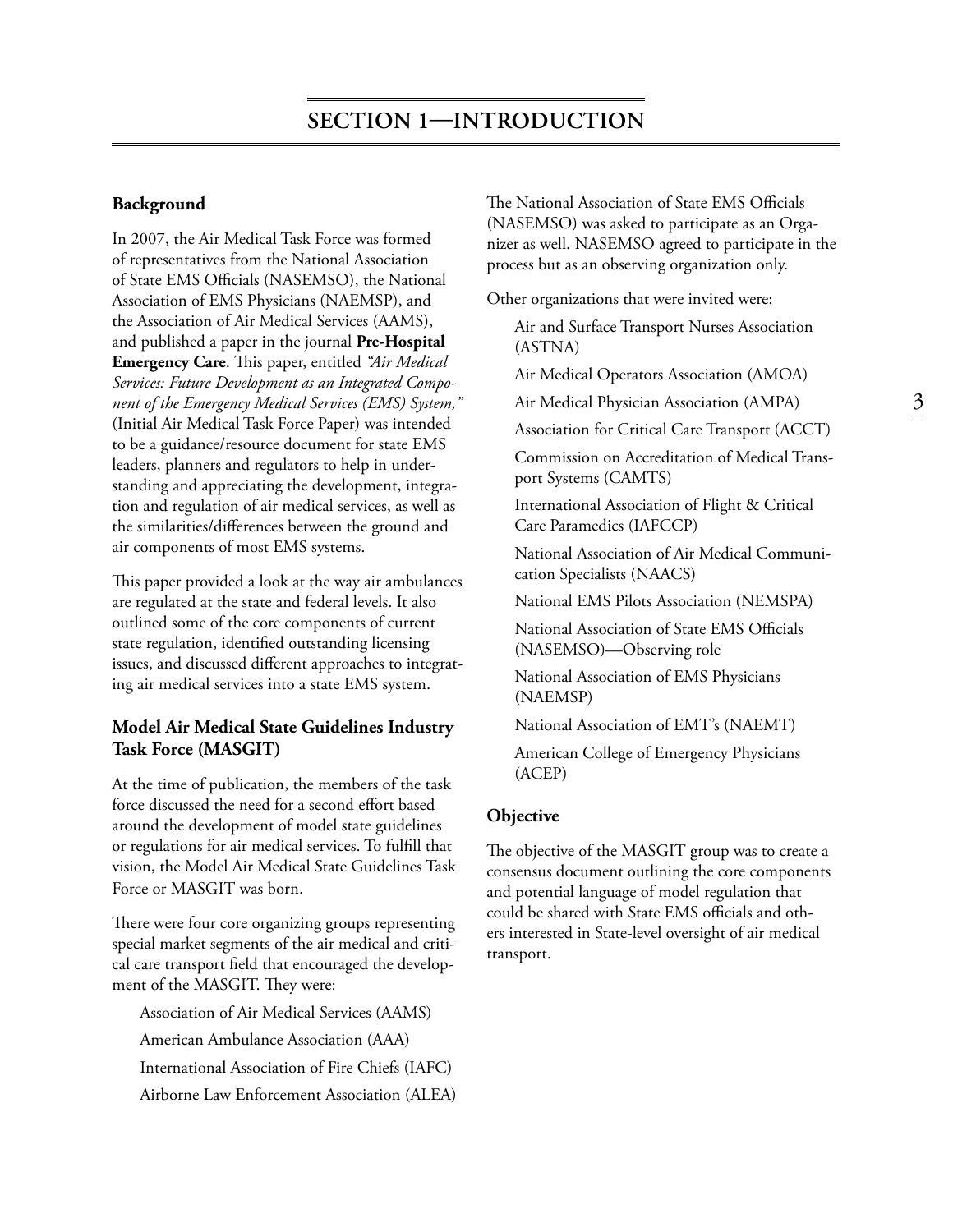#### **How the work was accomplished**

A select task force of representatives from the abovenamed organizations met over the course of 9 months to develop a draft document. The task force started with the work of the Initial Air Medical Task Force Paper, and referred to other nationally-recognized patient care standards published by National Highway Traffic Safety Administration (NHTSA), NAEMSP, AMPA, AAMS, AAA, and others. When appropriate, the task force sought advice from key stakeholders in government and industry including the Federal Aviation Administration (FAA), National Transportation Safety Board (NTSB), and CAMTS. The task force also took into consideration the findings of the Government Accountability Office (GAO) in its study about state oversight of air medical services.

The task force began its work in January 2011 and completed its task in September 2012.

#### **Purpose and Scope**

The Model State Guidelines should be viewed as a tool in the collective effort to advance the level of clinical care for patients transported by air. They are intended to assist in the development of more comprehensive and consistent state standards governing licensing of the medical services provided to these patients and the continued oversight of those services.

The Guidelines are mindful of the preemptive role of the Federal government in regulating the aviation aspects of an air medical service. The operator of an air medical service is an air carrier for purpose of the federal preemption provisions in federal law. Those provisions prohibit a state from enacting or enforcing any requirement "related to the price, route, or service of an air carrier." 49 U.S.C. §41713(b)(1). The

term "related to" has been interpreted broadly by the courts as extending to all state laws "having a connection with or reference to" airline prices, routes, or services. *Morales v. Trans World Airlines, Inc.*, 504 U.S. 374, 384 (1992). Further, the courts have affirmed matters governing aviation safety, including aircraft, aircraft equipment, aircraft operation, and pilot qualifications are the exclusive jurisdiction of the FAA and also preempted by federal law. On the other hand, various courts and the DOT have clarified that state laws and regulations serving "primarily a patient care objective" are properly within a state's regulatory authority. *Med-Trans Corp. v. Benton,* 581 F. Supp. 2d 721 (E.D.N.C.) (2008). Consequently, these Guidelines acknowledge specific aviation economic and safety issues regulated by the Federal government and focus on issues of patient clinical care properly the responsibility of states.

In several states, both private sector entities and government entities provide air medical services. Private sector air medical services are always regulated by the DOT and FAA on aviation matters and by state authorities on medical care matters; government entities, (federal, state, or local governments or other public services), on the other hand, may or may not be certificated by the FAA or licensed by the state in which they operate. These Guidelines are intended as a resource for state application of the same comprehensive clinical care standards to all air medical patient transport regardless of the status of the provider.

Throughout, these Guidelines recognize the importance of the state's role not only in regulating but also facilitating patient medical care. To this end, the Guidelines highlight the need for communications capabilities among medical personnel involved in air and ground medical transport services and multistate license reciprocity.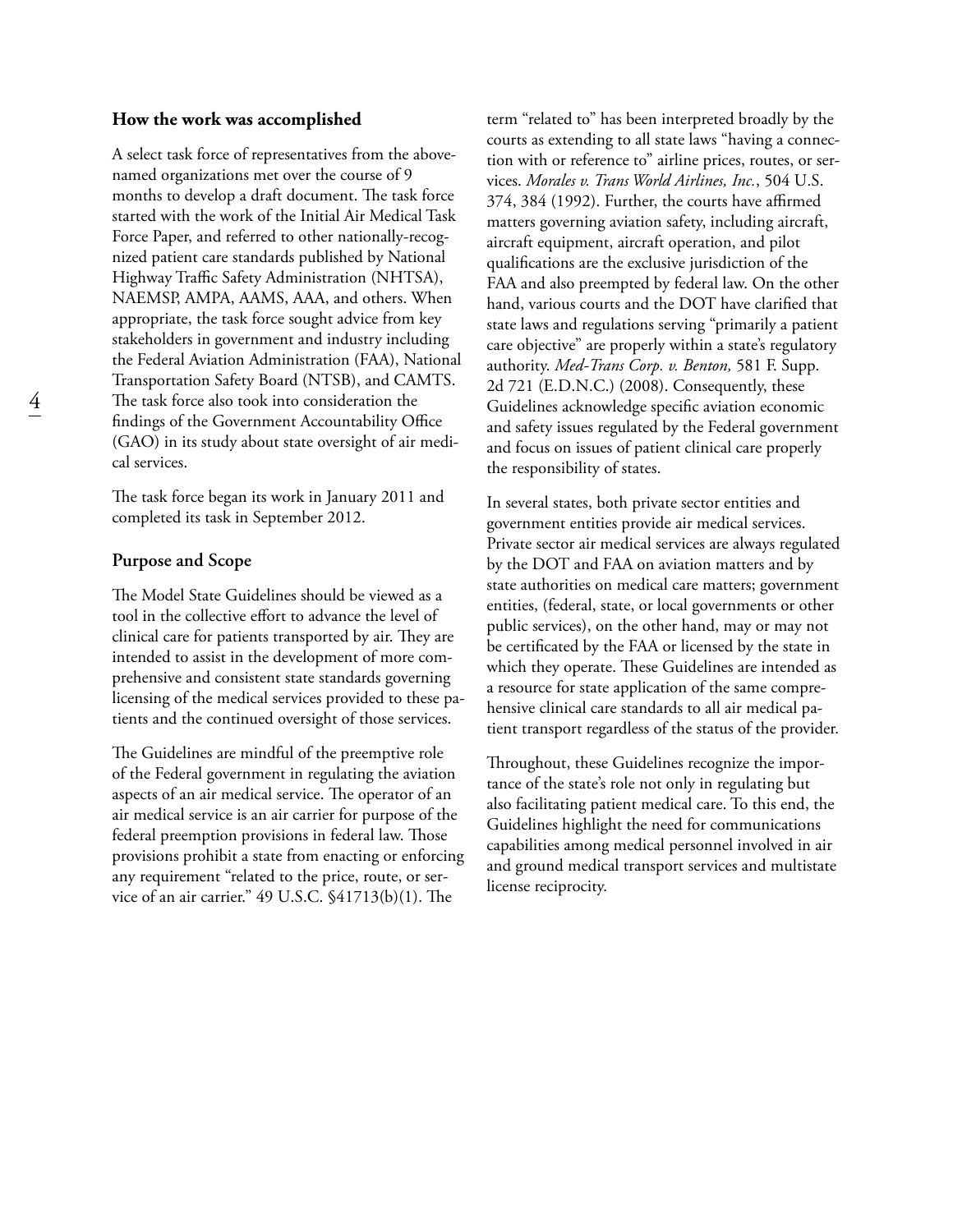**AAA**—American Ambulance Association

**AAMS**—Association of Air Medical Services

**ACCT**—Association of Critical Care Transport

**ACEP**—American College of Emergency Physicians

**ACNP**—Advanced Care Nurse Practitioner

**Air medical services**—ambulance services provided using aircraft such as helicopters and fixed wing (airplane) aircraft

**ALEA**—Airborne Law Enforcement Association

ALS (Advanced Life Support)—Medical transport that includes medical care procedures commensurate with the DOT minimum standard for EMT-Paramedic, including advanced airway management, parenteral fluids and medications, and cardiac monitoring.

**AMOA**—Air Medical Operators Association

**AMPA**—Air Medical Physician Association

**AMTF**—Air Medical Task Force

**ASTNA**—Air and Surface Transport Nurses Association

**BLS (Basic Life Support)—**Medical transport that includes medical care procedures consistent with the EMT-Basic skill set.

**CAMTS**—Commission on Accreditation of Medical Transport Systems

**Climate control**—ability to alter the ambient temperature in the patient compartment via heating or cooling.

**CON**—Certificate of Need

**Critical Care**—Medical transport that includes specialized medical interventions such as IV infusions including vasopressors, vasoactive compounds, antiarrhythmics, fibrinolytics, tocolytics, and/or

any other parenteral pharmaceutical unique to the patient's special health care needs or special monitors or procedures such as mechanical ventilation, multiple monitors, cardiac balloon pump, external cardiac support (Ventricular assist devices, etc.) or any other specialized device or procedure beyond the DOT minimum standard for EMT-Paramedic, certified by the referring physician as unique to the patient's health care needs, commensurate with the scope of practice of a clinician with specialty care or board certification.

**Deemed Status**—Recognition by a state licensing body that certification by a specific professional review organization is a sufficient basis for state licensure.

**DOT**—U.S. Department of Transportation

**EMS**—Emergency Medical Services

**EMTALA**—Emergency Medical Treatment and Active Labor Act

**FAA**—Federal Aviation Administration

**FAR**—Federal Aviation Regulations

**FCC**—Federal Communications Commission

**Flight crew**—includes the personnel responsible for aircraft operations during transport.

**GAO**—Government Accountability Office

**IAFC**—International Association of Fire Chiefs

**IAFCCP**—International Association of Flight & Critical Care Paramedics

**ICS**—Incident Command System (as defined by the National Incident Management System)

**IFR**—Instrument Flight Rules

**MASGIT**—Model Air Medical State Guidelines Industry Task Force

**MD**—Medical Doctor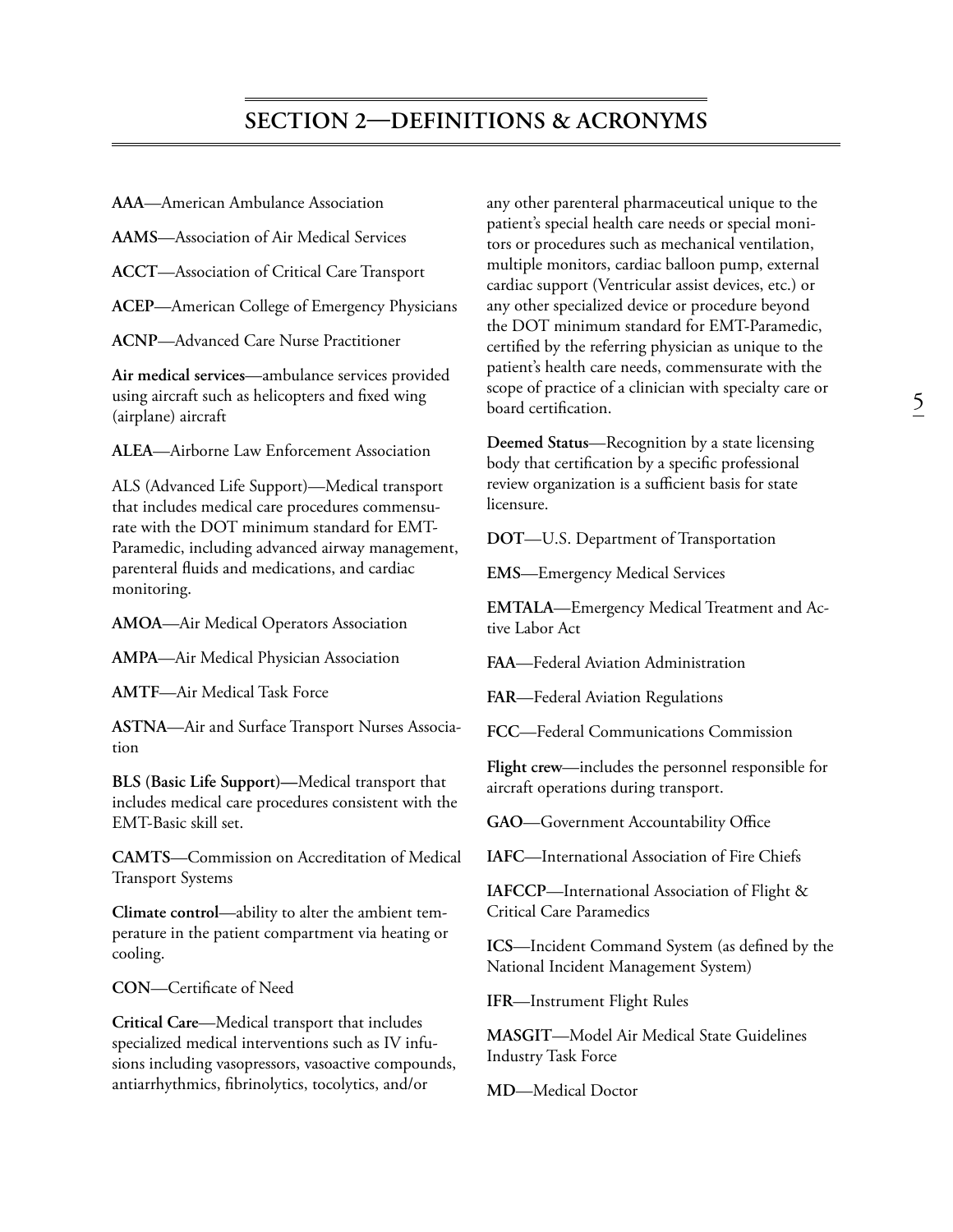**Medical crew**—the personnel responsible for patient care with sufficient training as applicable to the scope of service required during transport via ground, rotor or fixed wing ambulance.

**NAACS**—National Association of Air Medical Communication Specialists

**NAEMSP**—National Association of EMS Physicians

**NAEMT**—National Association of Emergency Medical Technicians

**NASEMSO**—National Association of State EMS **Officials** 

**NEMSPA**—National EMS Pilots Association

**NHTSA**—National Highway Traffic Safety Administration

**NNP**—Neonatal Nurse Practitioner

**NTSB**—National Transportation Safety Board

Part 135 Operator—A direct air carrier certified by the FAA and operating under the requirements of 14 CFR 135

**PNP**—Pediatric Nurse Practitioner

**RN**—Registered Nurse

**RT**—Respiratory Therapist

**Scope of service**—The number, type, and intensity or complexity of patient care services being provided.

**Sterile cockpit**—requirement for flight crew to refrain from non-essential communications during critical phases of flight

**VFR**—Visual Flight Rules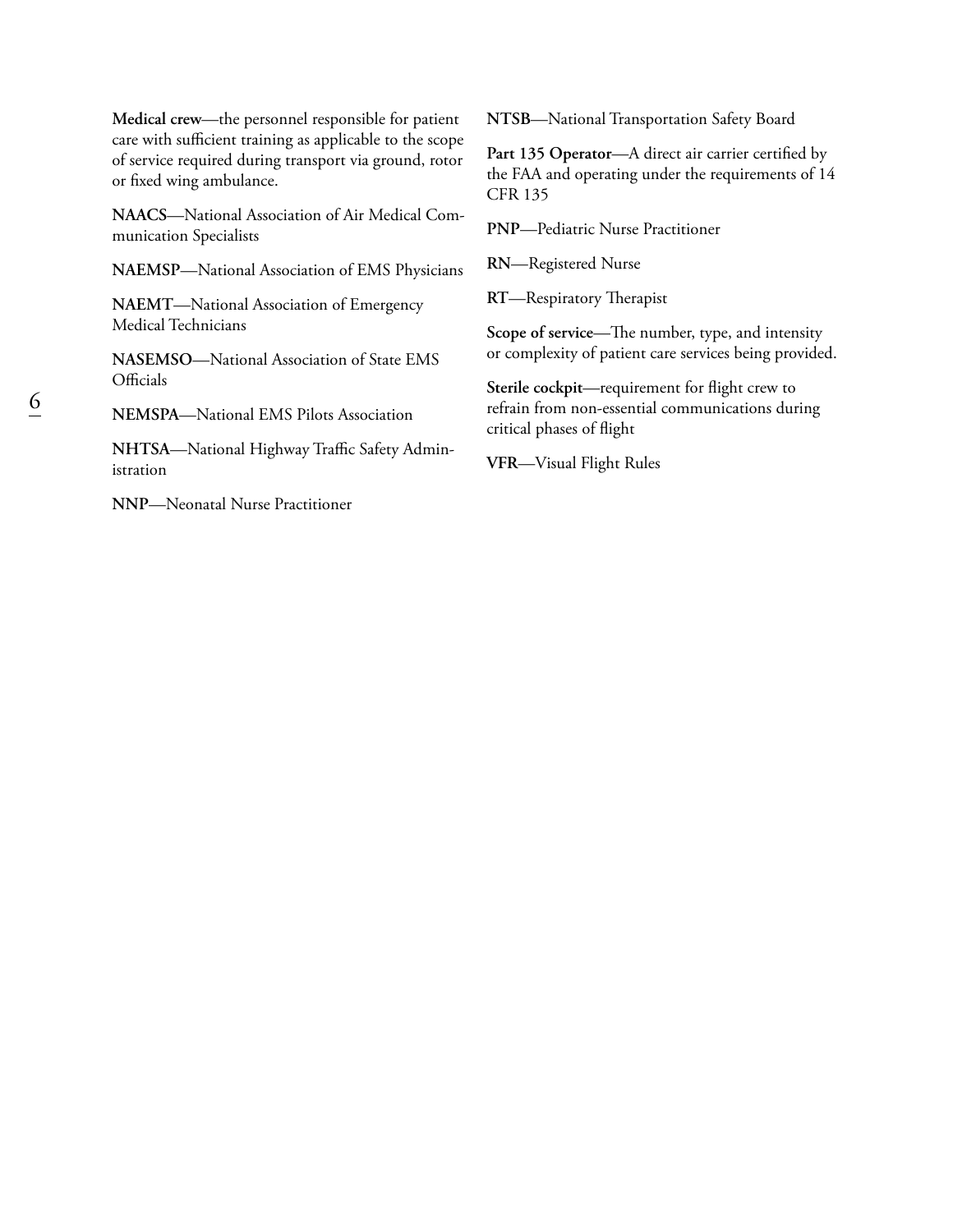# **Section 3—Administration & Management**

1. Identification of Air Medical Service

State regulations should require the following information at the time of application for EMS licensure as an air medical service within the State:

- a. Corporate entity and headquarters information including contact information, lead contact for organization, CEO/Board names.
- b. Part 135 Operator information including a copy of the FAA-issued operating certificate.
- c. Information on any additional bases/locations of operations to be covered under the license.
- d. Service area designation.
- e. Scope of Service (BLS, ALS, Critical Care/ Specialty Care, etc.) consistent with State licensure requirements.
- f. Identification of the air medical service's medical director(s).
- 2. Insurance

The US Department of Transportation (DOT) requires direct air carriers, like Part 135 Operators, to have hull and liability insurance for aviation aspects of the air medical operation. Those requirements are found in 14 CFR Part 205 (reference Attachment A). The State regulations should dictate the amount of professional liability insurance that needs to be carried by the air medical service concerning medical malpractice, medical liability and worker's compensation. These amounts should be comparable to what is required of the ground services in the State.

Public safety operators should demonstrate hull and liability insurance coverage congruent with Part 205 requirements.

3. Advertising

The State guidelines should be congruent with each air medical service's mission profile. The State should confirm that the applicant will have a license for all modes of transport being advertised within the State. In addition, the State should confirm:

- a. The identity of the Part 135 Operator providing the air transportation is evident to the public.
- b. Actual types of aircraft utilized by the Part 135 Operator are used in materials.
- c. Level of licensure being sought is congruent with advertised services.
- 4. Subscription & Membership Programs

The State guidelines should require the applicant to disclose the use of any subscription or membership programs. The State should ensure that the membership program is congruent with the DOT ruling. The State should confirm:

- a. The program is easy to understand for the general public.
- b. Disclosures are made concerning requirements to receive services.
- c. The applicant demonstrates a written plan of action should the applicant cease business.
- d. The applicant is able to provide services as described in the membership region.
- 5. Hiring & Credentialing

The State guidelines should require the applicant to provide/demonstrate the following:

- a. A job description for each clinical position including any fitness for duty requirements.
- b. A process that screens applicants to ensure they meet the qualifications and assessment of their knowledge, skills, and experience.
- c. An orientation process that meets the scope of service of the provider.
- d. A process for ongoing competency evaluations.
- 6. Program Administrative Oversight

State guidelines should require the following:

- a. A business plan that includes scope of service and service area.
- b. An organizational chart that demonstrates a clear line of authority and responsibility.
- c. A copy of all patient care protocols and policies be provided to the State at the time of licensure application and are made available to all of the air medical service's staff.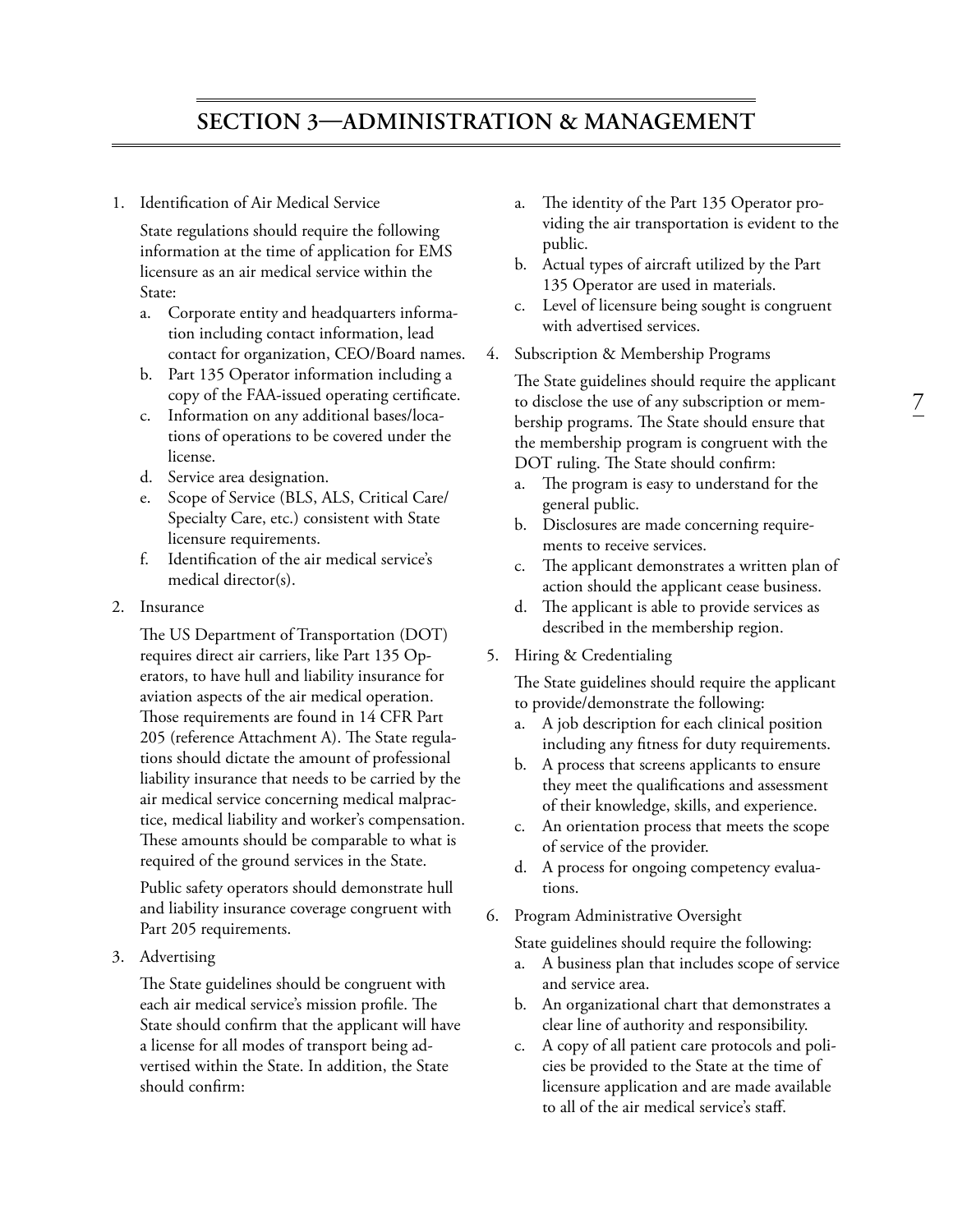- d. A demonstration of the ability to provide an aircraft the majority of the time to respond to transport requests within the program's service area exclusive of automatic aid, mutual aid, weather, and maintenance.
- e. Policies addressing these subject areas:
	- i. Disciplinary process.
	- ii. Procedure for documenting meeting minutes.
	- iii. Marketing.
	- iv. QA process to include a review of appropriateness of transports.
	- v. Compliance with State reporting requirements.
	- vi. Corporate compliance.
	- vii. Ethical conduct and practices.
- 7. Data Reporting / Patient Reporting

The applicant should be required to demonstrate the ability to comply with all required State data reporting requirements that are currently in place. While much of this may mirror other EMS service requirements, additional mandatory reporting is within the ability of the State to require and may include but is not limited to:

- a. Number of patients flown.
- b. Hours flown.
- 8. Patient Privacy

The State should require the applicant to demonstrate compliance with patient privacy laws as in any other EMS service. Business Associate Agreements may be necessary between the applicant and the Part 135 Operator if not operated directly by the applicant.

9. Deemed Status

States may recognize an air medical service's accreditation from a national accrediting body as assurance of at least partial compliance with appropriate state rules. Additional requirements may be imposed if state standards exceed those set by the accrediting body.

10. Access to Services

States and local governments have been advised that limiting or restricting competition of air carriers, including by a certificate of need (CON) process, is prohibited due to the preemption clause of the Airline Deregulation Act (ADA). ADA (49 U.S.C. Section 41713) states in pertinent part:

*"…a state, political subdivision of a state, or political authority of at least two states may not enact or enforce a law, regulation or other provision having the force and effect of law related to a price, route, or service of an air carrier that may provide air transportation under this subpart." 49 U.S.C. Section 41713(b).*

However, should states or local governments wish to directly purchase services from an air carrier in the capacity of a "customer", rather than as a "regulator", they are free to contract directly with one or more air carriers.

States should work with air medical services within the state to provide coverage to underserved areas. This can be accomplished through agreements that allow shared costs/subsidies.

11. Notification of changes

The state should provide a process for notification of changes at the air medical service. This should be comparable to what is required of ground services and include changes in:

- a. Ownership.
- b. Base locations.
- c. Medical Director.
- d. FAA Part 135 Operator Certificate (including any suspensions, if applicable).
- e. Number of vehicles.
- f. Level or scope of service.
- 12. License Duration / Renewal

The duration of licensure should be commensurate to the requirement for ground EMS services in the state.

13. Frequency of review, air medical regulations

States should review their air medical licensure standards at least every 7 years.

14. Facilities standards

Buildings and facilities used by air medical services fall under state and local regulations related to building and fire codes, as well as federal regulations covering workplace safety requirements. Federal aviation safety regulations and guidance regarding airports, heliports, helipads, and other landing areas also may be relevant.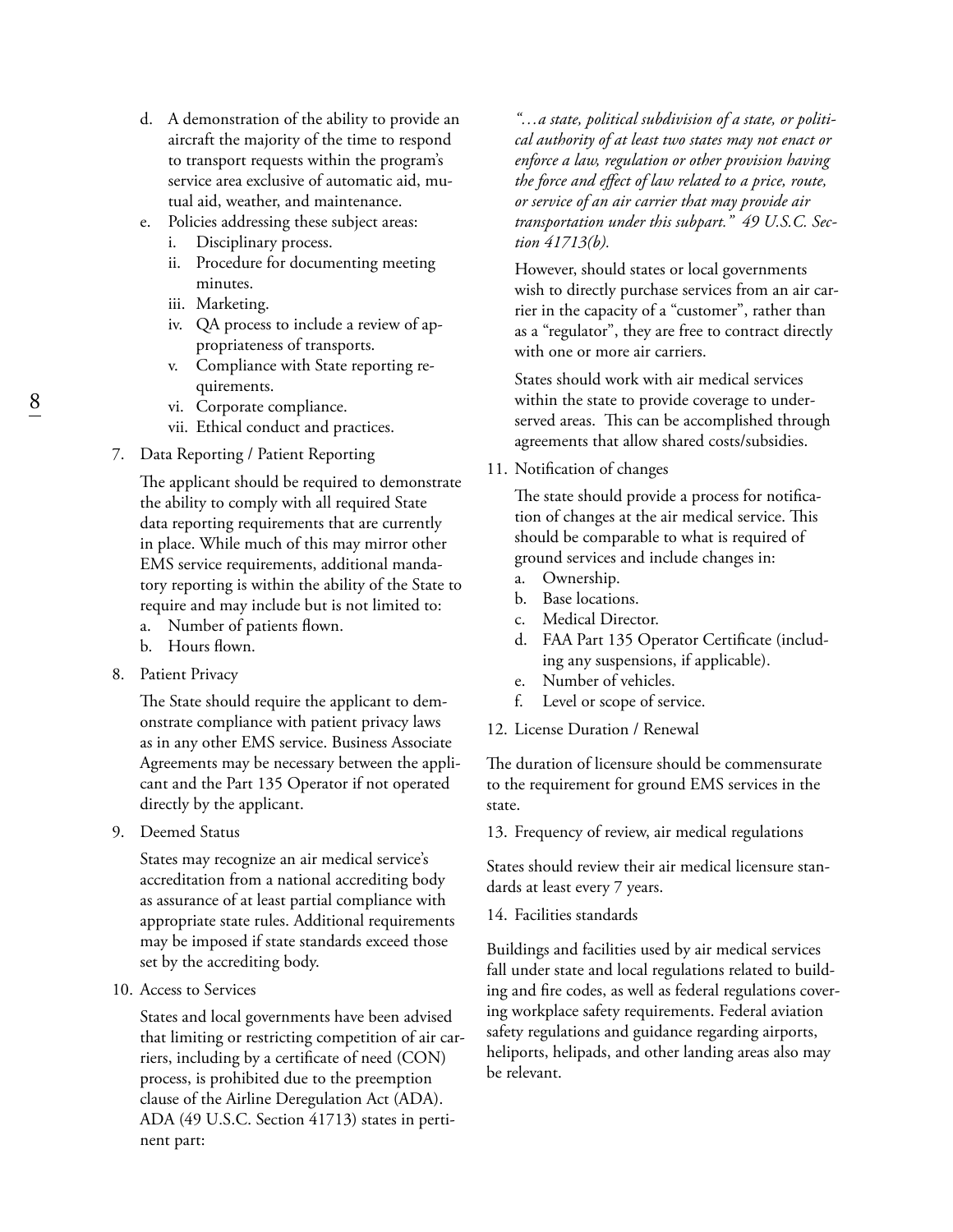The applicant's mission statement and scope of care should be defined by the applicant and the applicant should demonstrate that its aircraft are configured in such a way that the medical transport personnel can provide patient care consistent with that mission statement and scope of care of the medical transport service. The scope of care is commensurate with the qualifications and level of initial and ongoing education required for medical personnel.

Medical Team make-up and number of practitioners shall be defined by each applicant and included in the business plan. Staffing should be commensurate with the mission statement and scope of care of the air medical service. It can be defined as, but not limited to the following, RN/RN, RN/RT**,** RN/MD, RN**/**Paramedic, NNP/RT, ACNP/RN, PNP/RT, Paramedic/Paramedic or alternative team composition in accordance with the scope of service of the program. The air medical service's Medical Director, in conjunction with clinical management, will be responsible for the determination of the appropriate medical team configuration.

On an emergency/unanticipated/infrequent basis, non-scheduled personnel can be added as a team member according to the protocols of the air medical transport service as long as orientation/training includes in-transport treatment protocols, general aircraft and ambulance safety, emergency procedures, operational policies and infection control. The aircraft, by virtue of medical staffing and retrofitting of medical equipment becomes a patient care unit specific to the needs of the patient.

Under certain conditions, the weight of a second medical person or equipment could potentially impact the performance of the aircraft and safety of the mission. This situation and the pilot's authority and responsibility to make this determination are governed by applicable federal aviation safety requirements and the program should have a policy making that clear. Under these conditions, if only one medical person can accompany the patient, the following should occur:

- a. A single medical attendant should have knowledge and medical equipment to adequately care for the patient. The decision to transport with only one medical attendant should require medical control physician approval.
- b. Quality management activities are in place that regularly review the patient care provided by only one medical attendant and the patient's status at the time of arrival at the arranged destination facility.
- c. Given the medical condition of the patient, no other more suitable transport team is available at the time of transport that would be more appropriate for delivering the level of care the patient requires.
- d. A mechanism should be in place to require reporting these events to appropriate State regulators for review.

### **Medical equipment & patient compartment**

Medical supplies and equipment must be consistent with the air medical service's mission statement and scope of care. The medical supply and equipment list is a direct responsibility of the air medical service's Medical Director and a minimum equipment list should be provided to the State at time of application. All medical supplies and equipment should be covered for utilization in the patient care protocols. Additionally, the applicant must demonstrate that the aircraft is configured for CPR and the following equipment is on the aircraft and available for all Critical Care or ALS Providers.

- 1. Cardiac monitoring capabilities:
	- a. Cardiac monitor, defibrillator, and external pacemaker are secured and positioned so that displays are visible.
	- b. Extra batteries or power source are available for cardiac monitor/defibrillator or external pacemaker.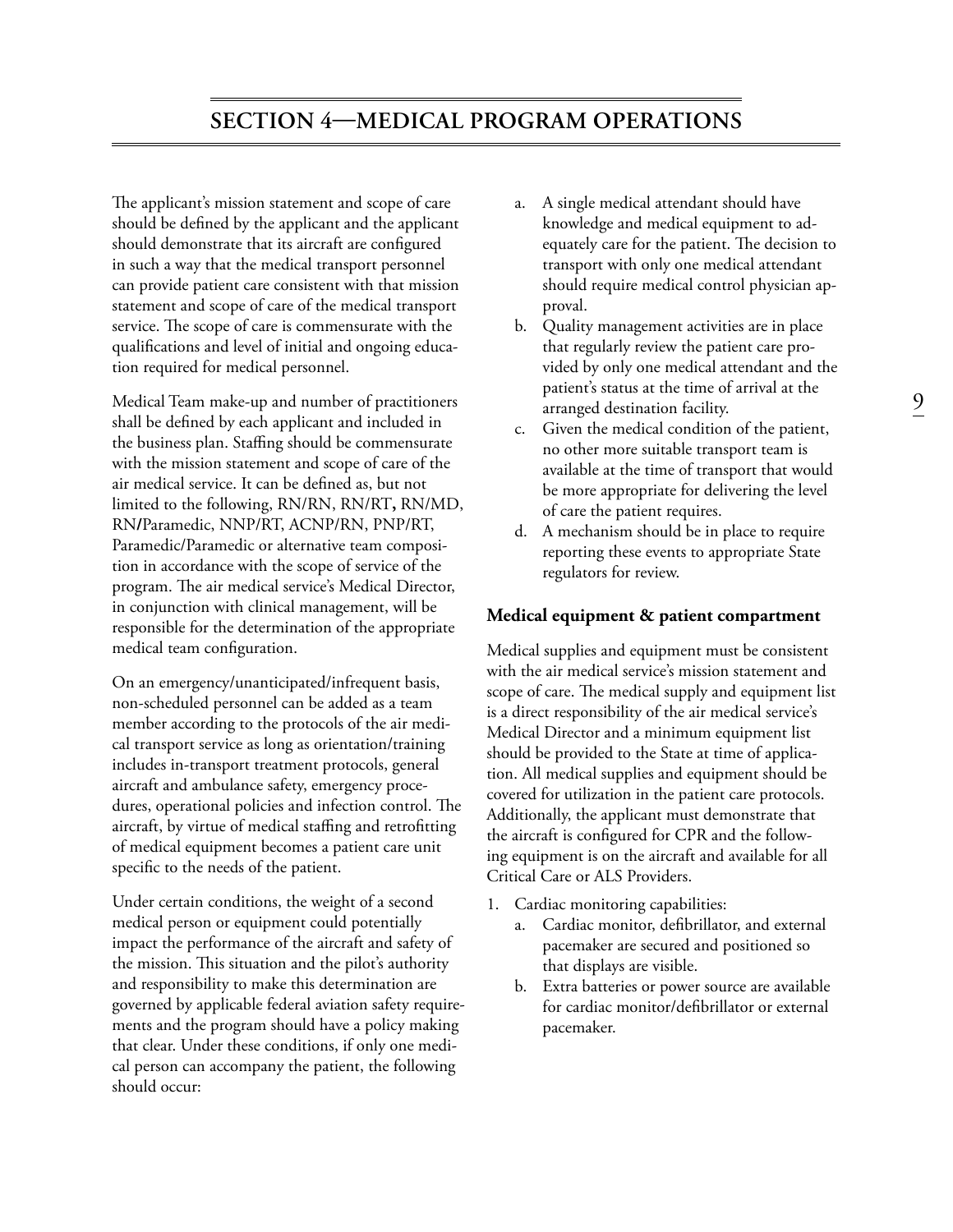- 2. Defibrillator:
	- a. Defibrillator is secured and positioned for easy access.
	- b. Semiautomatic or automatic external defibrillator may be required for some BLS Providers (where permitted as scope of care for EMT-B).
	- c. Pediatric paddles**/**pads available if applicable to the scope of care of the medical transport service.
- 3. External pacemaker on-board or immediately available as a carry-on item
- 4. Advanced airway and ventilatory support equipment:
	- a. Laryngoscope and tracheal intubation supplies, including laryngoscope blades, bagvalve- mask and oxygen supplies, including PEEP valves; appropriate for ages and potential needs of patients transported.
	- b. A mechanical ventilator and circuit appropriate to age and scope of care should be on board for critical care transports as pertinent to the scope of care of the medical transport service.
	- c. Equipment for alternative air and protocol for management of missed airway attempts.
	- d. Two suction units, one of which is portable and both of which must be required to deliver adequate suction.
	- e. Pulse oximetry on-board for critical care missions or immediately available for ALS.
	- f. End-tidal CO2 continuous wave-form monitoring capabilities available.
	- g. If inhaled nitric oxide or other inhaled gases
		- are used, policies address the following: Monitoring, Cylinder safety, Transportation regulations, Occupational exposure, Equipment issues, Weight, Mounting in the vehicle, Delivery of the drug, Emergency procedures (for example troubleshooting for battery failure, delivery fault, system failure).
- 5. Automatic blood pressure device, sphygmomanometer, doppler or arterial line monitoring capability on-board or immediately available

6. Devices for decompressing a pneumothorax and performing an emergency cricothyroidotomy available if applicable to scope of care of the air medical transport service

#### **Aircraft Standards**

Operational standards such as aircraft configuration should be consistent with the air medical service's scope of service and shall not compromise patient stability in loading, unloading, or in-flight operations. Medical transport personnel must have access to the patient in order to begin and maintain basic and advanced life support treatment. The applicant must demonstrate:

- 1. The aircraft has an entry that allows loading and unloading without excessive maneuvering (e.g., no more than approximately 45 degrees about the lateral axis and 30 degrees about the longitudinal axis) of the patient, and does not compromise functioning of monitoring systems, intravenous lines, and manual or mechanical ventilation
- 2. The provision of a minimum of one stretcher that can be carried to the patient
	- a. Aircraft stretchers, including issues of maximum gross weight and the means of securing in-flight, are regulated by the FAA and required to meet federal aviation safety requirements.
	- b. The stretcher should be large enough to carry at least the 95th percentile adult patient, full length in the supine position. (Estimated 95th percentile adult American male is 6 ft. and 232 lbs.).
	- c. The stretcher should be sturdy and rigid enough that it can support cardiopulmonary resuscitation. If a backboard or equivalent device is required to achieve this, such device will be readily available. The head of the stretcher is capable of being elevated at least 30 degrees for patient care and comfort.
	- d. If the stretcher is floor-supported by its own wheels, there is a mechanism to secure it in position under all conditions, consistent with the FAA's requirements. The restraints should permit quick attachment and detachment for patient transfer.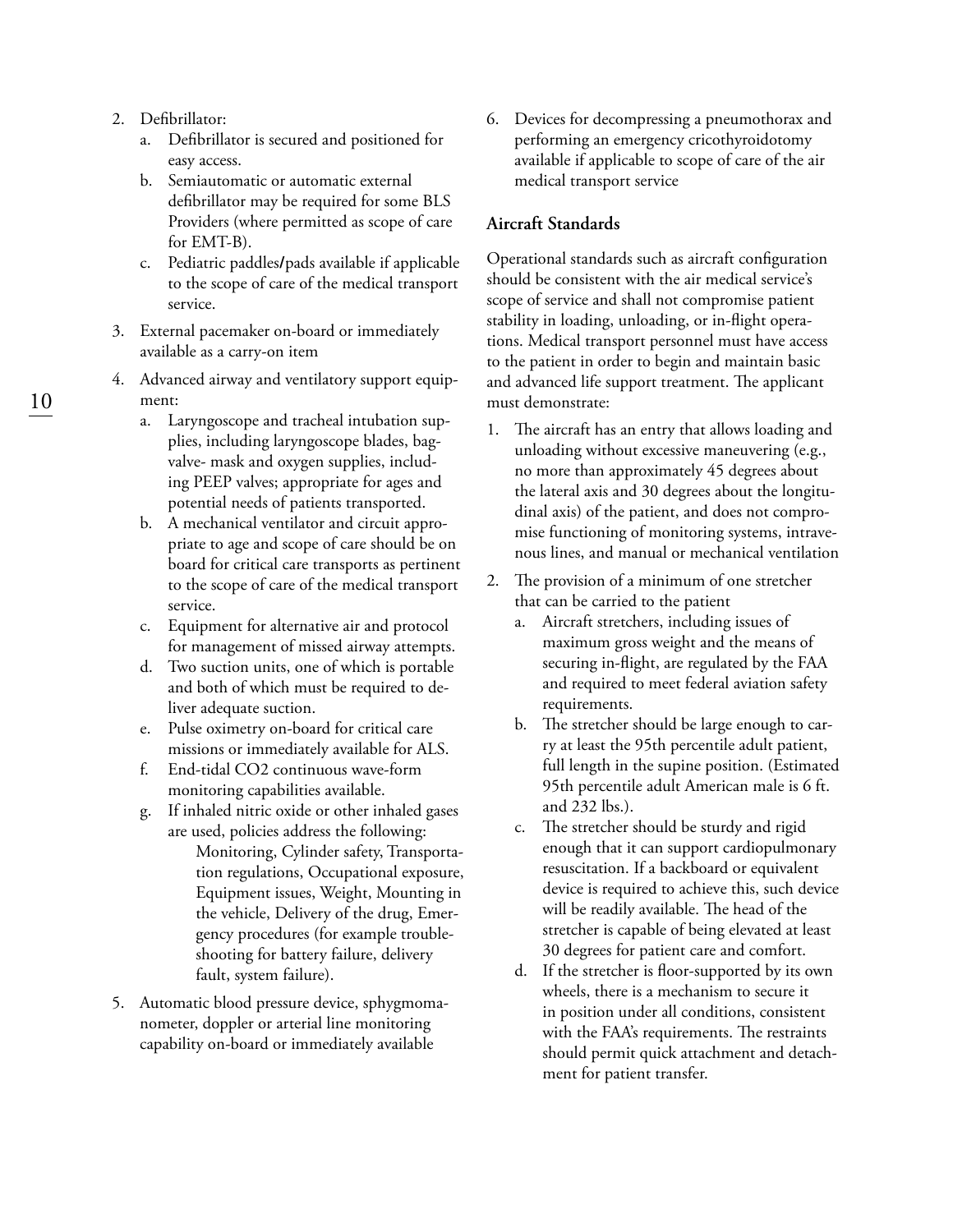- 3. The ability to properly secure the patient
	- a. Patient restraints are regulated by the FAA and must meet federal aviation safety requirements.
	- b. Patients transported by air are restrained with a minimum of three cross straps. Cross straps are expected to restrain the patient at the chest, hips and knees.
	- c. Patients that are loaded head forward must also be restrained with a shoulder harness restraint.
	- d. Patients under 40 pounds (18kg.) should be provided with an appropriately sized restraining device (for patient's height and weight), which is further secured by a locking device.
		- i. All patients less than 40 pounds must be secured in a five-point safety strap device that allows good access to the patient from all sides and permits the patient's head to be raised at least 30 degrees. Velcro straps are not encouraged for use on pediatric devices.
		- ii. Any car seat used on board an aircraft is required by the FAA to comply with federal aviation safety requirements and by the DOT to carry a certification sticker identifying it as safe for aircraft use.
	- e. Isolette: There must be some type of restraining device within the isolette to protect the infant in the event of air turbulence. Isolette must be capable of being opened from its secured position to provide full access to the infant in the event of complicated airway problems or extrication from the isolette becomes necessary.
- 4. Supplemental lighting system will be installed in the aircraft in which standard lighting is insufficient for patient care. Any supplemental lighting system or source installed or transported in an aircraft must meet applicable federal aviation safety requirements
	- a. A self-contained lighting system powered by a battery pack or a portable light with a battery source must be available.
	- b. There must be adequate lighting for patient care: Use of red lighting or low intensity lighting in the patient care area is acceptable if not able to isolate the patient care area from effects on the cockpit or on a driver.
- 5. Electric power outlet will be provided with an inverter or appropriate power source of sufficient output to meet the requirements of the complete specialized equipment package without compromising the operation of any electrical aircraft/ambulance equipment. Extra batteries are required for critical patient care equipment. Any supplemental power source or amplified power source installed or transported in an aircraft must meet applicable federal aviation safety requirements.
- 6. Medical transport personnel will ensure that all medical equipment is in working order and all equipment/supplies are validated through documented checklists for both the primary and backup aircraft/ambulance.
	- a. Equipment must be periodically tested and inspected by a certified clinical engineer.
	- b. Equipment inspections and records of inspections are maintained according to the program's guidelines.
- 7. The floor, sides and ceiling in the patient cabin of the aircraft or ambulance are of a surface capable of being cleaned and disinfected in accordance with national health and safety regulations with the appropriate disinfectant.

#### **Scenes, inter-facility, ambulance intercept**

There should be policies from Air Medical Service Providers to integrate with hospitals and ground EMS for emergency response, if the air medical service is involved in pre-hospital emergency responses (note: some air medical services may only provide inter-facility transportation).

State rules should not prohibit nor impede the ability of air medical crew members from providing patient care services in a ground ambulance when conditions preclude air medical transport.

States should ensure that their rules covering ground ambulance services and first responder agencies require a plan for integrating air medical transport into emergency operations, including protocols for intercept, scene flights, and the transport of air medical crews based, at least in part, on ICS principles.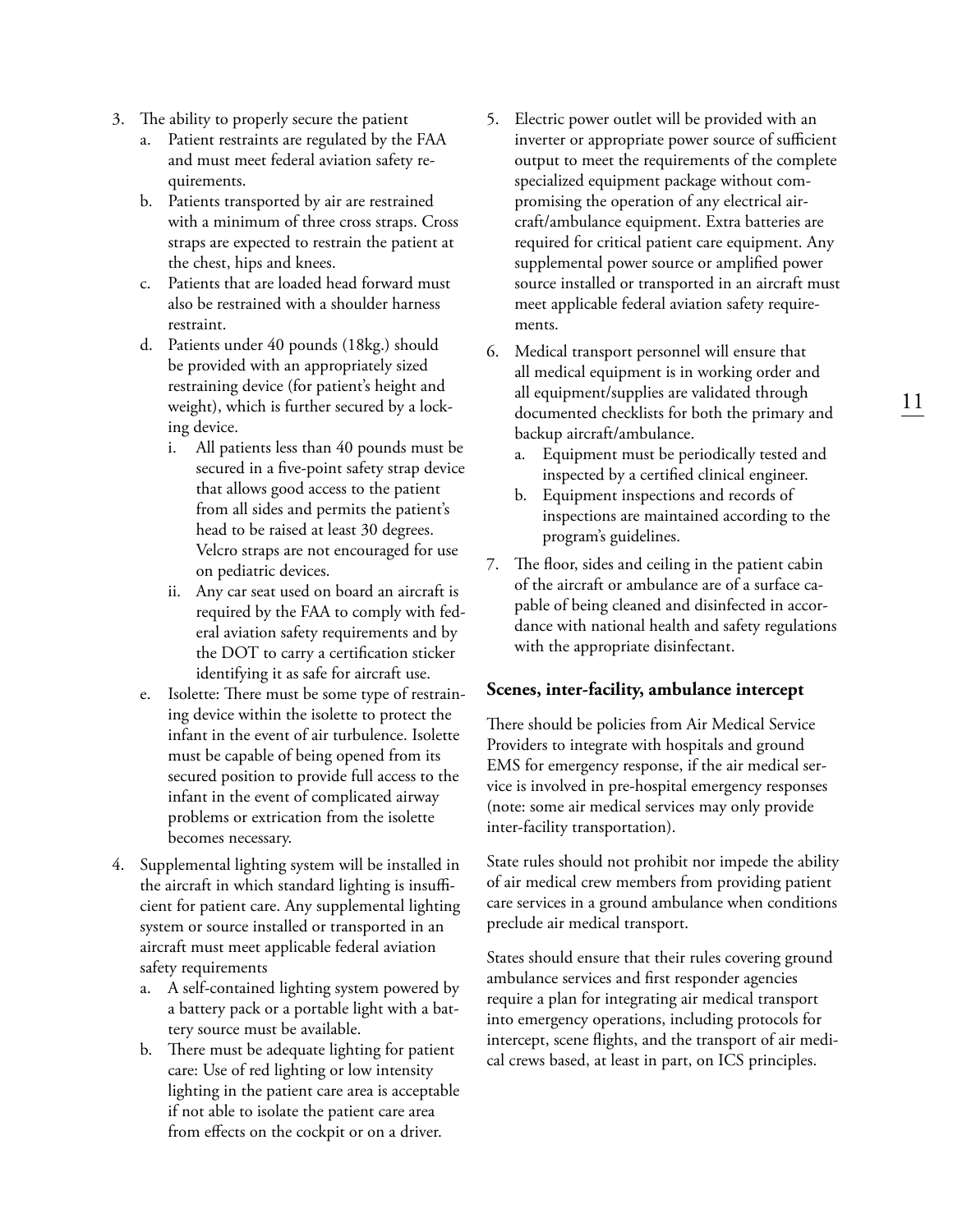#### **Hazardous materials recognition**

The DOT/FAA regulates the transportation of hazardous materials. The air medical service has and demonstrates a process to identify and manage hazardous materials and its risks as they pertain to the mission of the program. A written policy to address response to hazardous materials requests or unanticipated contact with hazardous materials should include the following elements:

- 1. There is an outlined plan of action according to pre-established policies with appropriate training of the medical transport team
- 2. A plan for patient decontamination procedures prior to transport, including removal of patient clothing and other decontamination procedures for saturation of gasoline or other hazardous chemicals
- 3. The medical transport team must be fully informed about the nature of the hazardous materials
- 4. A list of contaminated materials, which could pose a threat to the medical transport team or render transport inappropriate, must be readily available
- 5. The Landing Zone (LZ) or aircraft operational area must be a safe distance to avoid any downwind danger when approaching or departing
- 6. A policy addressing carry-on baggage of patient or passenger that must be physically inspected for hazardous materials that could endanger the medical transport team or compromise safety (such as weapons, sharp objects, chemicals, and obvious contaminated materials) before loading on the transport aircraft/ambulance
- 7. A policy addressing the presence of firearms on the transport vehicle

#### **Medical documentation**

Medical documentation ensures that patient care records and policies and procedures are stored according to hospital or agency policies, and HIPAA or privacy regulations are indicative of the individual medical transport service's sensitivity to patient confidentiality in accordance with local and national standards.

A record of patient care is completed, and a copy remains (electronic or other format) at the receiving facility for appropriate continuity of care.

- 1. A policy outlines minimal documentation requirements based on the transport service's scope of care and should include:
	- a. Purpose of the transport.
	- b. Treatments, medications, intake and output, vital signs and patient's response to treatments and medications.
	- c. Ventilator setting and change in ventilator settings are recorded.
	- d. Documentation of pertinent radiologic and laboratory findings on inter-facility transports.
	- e. Signature of each care provider and clarity about what care was performed by each provider (administering medications and performing procedures) and indicates who actually documented patient information.
	- f. Transport facilities (to and from) and to whom report was given to at the receiving facility.
	- g. Patient condition at certain predetermined altitudes.

#### **Drugs and IV Fluids**

Medications that are consistent with the service's scope of care are accessible for patient care.

- 1. The transport service has a method of assuring that all medications and intravenous fluids are appropriately calculated. Examples of effective methods include the use of drug calculation lists; internet based programs and pre-programmed drug delivery systems such as those found in medication pumps
- 2. Medications are easily accessible
- 3. The transport service has a procedure for confirmation of medication and dose between the medical crew members to reduce the risk of medical error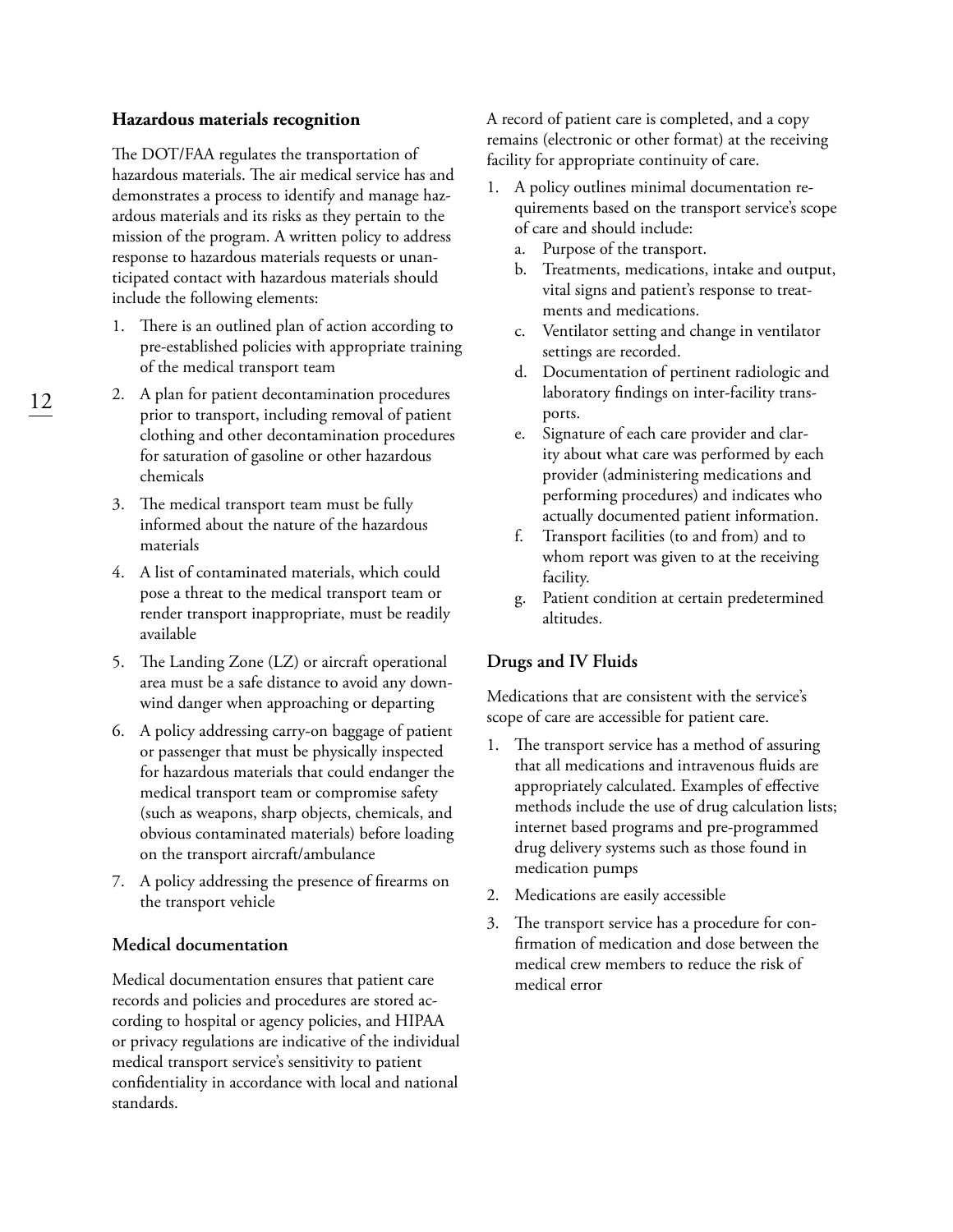- 4. Controlled substances are in a locked system and kept in a manner consistent with local and national regulations. For services that transport medications between bases, a policy exists that assures safe and secure transport of medications between bases that is consistent with state and/or federal laws. In the U.S., there is a DEA license required for each base that stores and dispenses narcotics (for example, a hospital pharmacy that stocks controlled substances for various locations needs a terminal distribution license)
- 5. Storage of medications allows for protection from extreme temperature changes if environment deems it necessary
- 6. There is a method to check expiration dates of medications and supplies on a regular basis

#### **Maintaining IV Fluids**

- 1. Hangers/hooks are available that secure IV solutions in place or a mechanism to provide high flow fluids if needed
- 2. All IV hooks are padded, flush mounted, or so located to prevent head trauma to the medical transport personnel in the event of a hard landing in the aircraft or emergency maneuver of the aircraft
- 3. Glass IV containers are not used unless required by specific medications and are properly secured
- 4. A minimum of three IV infusion pumps or channels are on the aircraft or immediately available for critical care transports and, as appropriate, to the scope of care

### **Blood products**

The air medical service has policies for utilization of blood products, storage, and disposal of blood product materials as pertinent to the scope of service.

- 1. Blood specimens or other potentially infectious materials should be placed in a leak proof, sealed container during transport
- 2. Disposal of contaminated materials from the aircraft or ambulance meets federal OSHA Guidelines

#### **Bariatric patients**

Air medical services should have strict policies addressing weight limitations consistent with federal aviation safety requirements. The policy will indicate the maximum gross weight allowed on the stretcher (inclusive of patient and equipment) as consistent with manufacturer's guidelines. In the event that the patient's weight exceeds the maximum gross weight guidelines, a policy should exist that addresses alternate modes of transportation/resources for patients who are too heavy to transport by the available assets. The program should have a policy that addresses transporting patients of unusual size, including their weight and size limitations.

### **Transporting Multiple Patients**

If the air medical service's mission and statement of care includes the ability to transport two or more patients, it should also demonstrate that this transport will not compromise the airway, patient stabilization or the ability to perform emergency procedures on any on-board patient.

- 1. The aircraft should have access for simultaneous airway management if there is a two-patient configuration
- 2. For all transports, there are written guidelines describing types of patients that can be transported in a two patient stretcher configuration if the aircraft configuration does not allow for full access to the second patient
- 3. For all transports, strict policies will address weight limitations, patient condition based on anticipated needs, and patient position in the aircraft
- 4. Policies will be written and adhered to for one or more patient transports if the interior configuration of the aircraft does not allow for access to one or more patients while enroute. Policies will address under what circumstances two critical patients may or may not be transported, including staffing and equipment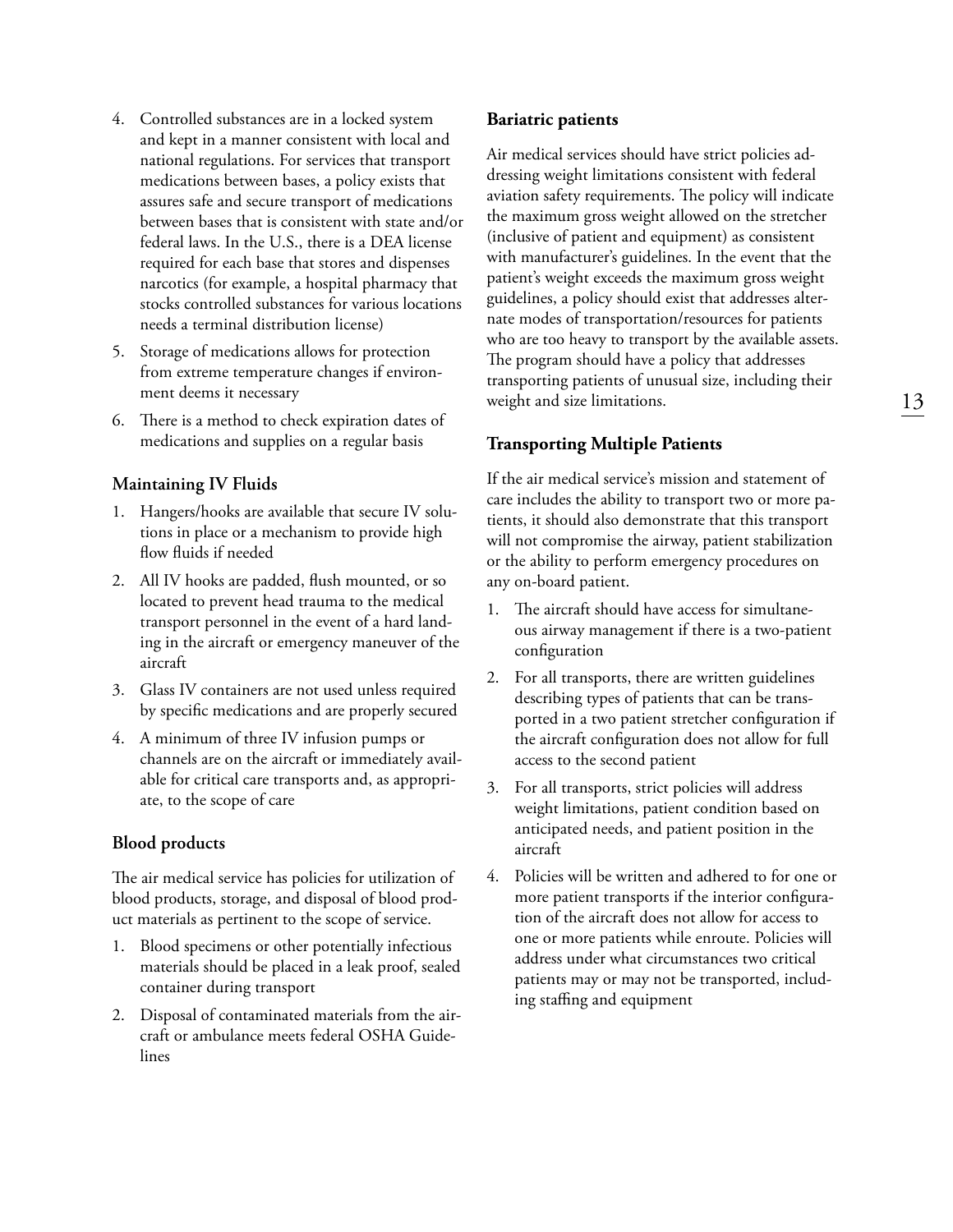## **Environmental controls (air conditioning or heating)**

The interior of the aircraft should be able to maintain climate control in order to avoid adverse effects on patients and personnel on board. In the event that climate controls are not utilized, available, or adequate, the air medical service must have a policy to compensate for adverse effects on the patient (warming or cooling measures).

- 1. Cabin temperatures must be measured and documented every 15 minutes during a patient transport until temperatures are maintained within the range if 50-95 degrees F (10-35 C) for aircraft
- 2. The program has written policies that address measures to be taken to avoid adverse effects of temperature extremes on patients and personnel on board
- 3. In the event cabin temperatures are less than 50 degrees (F) or greater than 95 degrees (F), the program will require documentation be flagged for the QM process to evaluate what measures were taken to mitigate adverse effects on the patient and personnel and what outcomes resulted

### **Incident command**

Air medical services should be integrated with and be able to communicate with other public safety agencies, including ground emergency service providers. This may include participation in regional quality improvement reviews, regional disaster planning and mass casualty incident drills that include an integrated response to terrorist events. Air medical services should have, within their scope of serve:

- 1. A response plan to all types of disaster, including weapons of mass destruction, terrorist events, and natural disasters
- 2. A policy that prohibits "freelance responses" (responding without being specifically requested) to disasters
- 3. Programs to ensure their personnel are familiar with the plan to respond to disasters
- 4. Training with FEMA or other Emergency Management classes for scene and disaster response
- 5. Interface of the medical team with other regional resources
	- a. For air medical services that respond to incident scenes and support disaster response, staff has completed the Federal Emergency Management Agency Independent Study Courses on Incident Command. (IS-100, IS-200).
	- b. For air medical services that are involved in national disaster response, management staff should also have completed IS-800.—National Response Framework, An Introduction.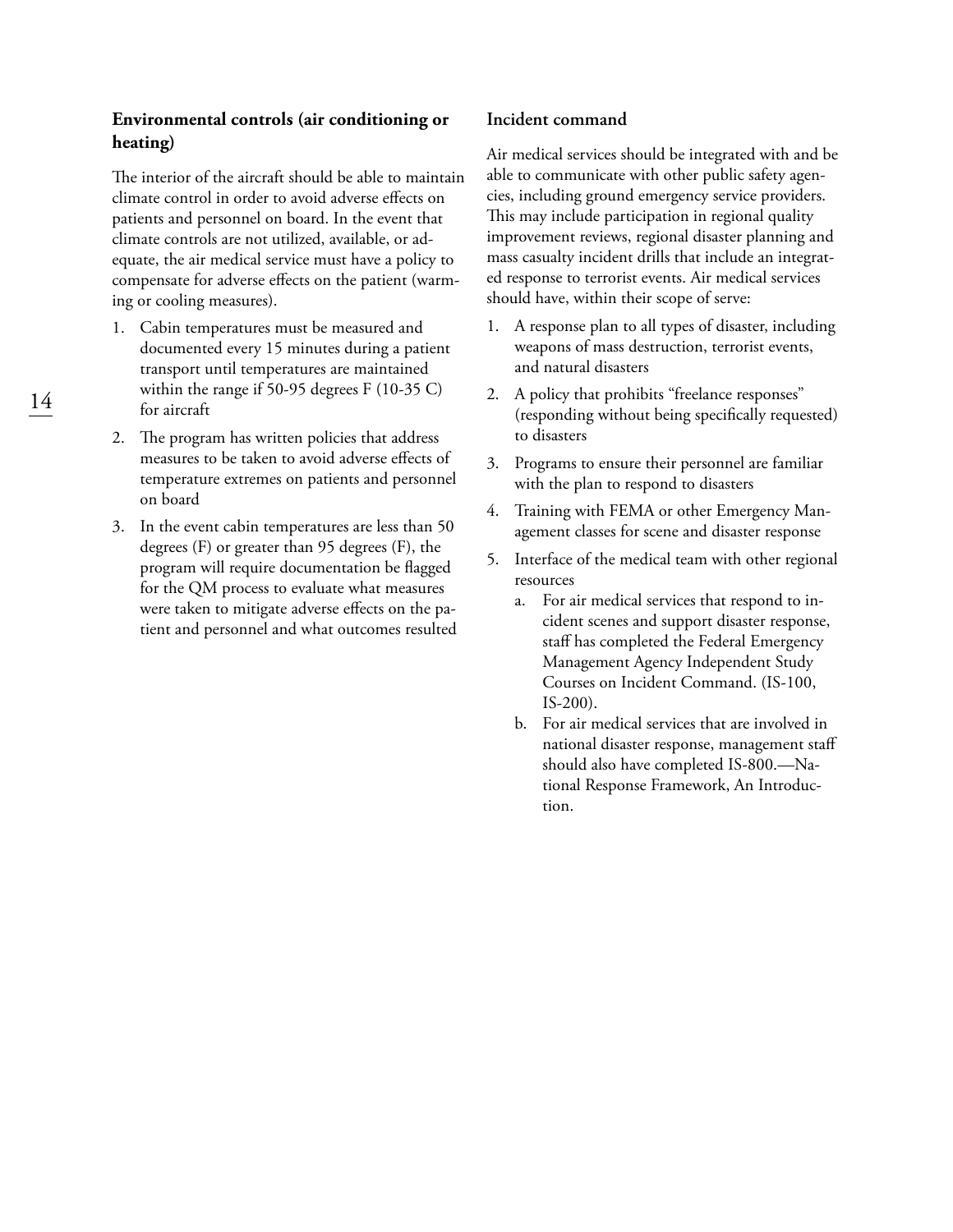Medical Control shall include:

- 1. Medical Director—An air medical service should have the medical components of the service directed by a physician, licensed and authorized to practice in the location in which the medical transport service is based, and who is responsible and accountable for supervising and evaluating the quality of medical care provided by the medical personnel. Further the medical director should:
	- a. Practice and have expertise in emergency, critical care and/or critical care transport and education and expertise for specific populations identified by scope of service (i.e. pediatric, neonatal, trauma, etc.) or designate and ensure availability of specialty specific consultants for these populations.
	- b. Maintain a leadership role in the service's Quality Management Program.
	- c. Set and review written guidelines for current accepted medical practice for all service medical personnel.
	- d. Be actively involved in the hiring, training and continuing education of all medical personnel.
	- e. Orient and provide additional quality management for any additional physicians providing on-line/ in-transport medical direction as to the policies, procedures and patient care protocols of the service.
	- f. Establish protocols and practices for medical care under standard operating procedures and define circumstances requiring on-line medical control.
	- g. Ensure that any ancillary ground transport is safe and appropriate for specific patient medical needs.
	- h. Set and maintain policies that insure compliance with federal EMTALA regulations and other relevant federal, state, and local laws.
	- i. Maintain communications with referring and accepting physicians and service medical personnel and be accessible for any concerns regarding patient management.
- j. Is considered to be a part of the high-level management team for the service, even for non-medical operations.
- 2. Utilization Review—The medical director shall supervise a process for prospective, concurrent and/or retrospective trending and tracking of requesting and receiving providers for evaluating appropriate use of air medical resources and personnel (see Utilization section)
- 3. Destination protocols—The air medical service will develop and maintain guidelines for transport of patients to the most appropriate receiving institutions, with consideration of Federal EMTALA regulations, timeliness, distance and capabilities and by the most appropriate means (i.e. fixed wing, rotor wing, or ground) with appropriate crew configuration for patient specific needs regardless of transport modality. Protocols will include mechanisms for real time communication with sending and receiving destinations
- 4. Protocol administration & oversight—The air medical service, under the supervision of the medical director and other service leadership, will set, review and update medical program protocol
	- a. Protocol revisions will be evaluated to determine relative benefit.
	- b. Protocol compliance will be monitored and documented.
	- c. A process for remediation or dismissal for service personnel not in compliance with protocols will be established and maintained.
- 5. Professional development program—Continuing education and staff development must be provided and documented for all air medical service medical care providers. These should:
	- a. Be specific and appropriate for the mission statement and scope of care of the medical transport service.
	- b. Include maintained currency in required credentialing as defined by federal, state, and service regulation.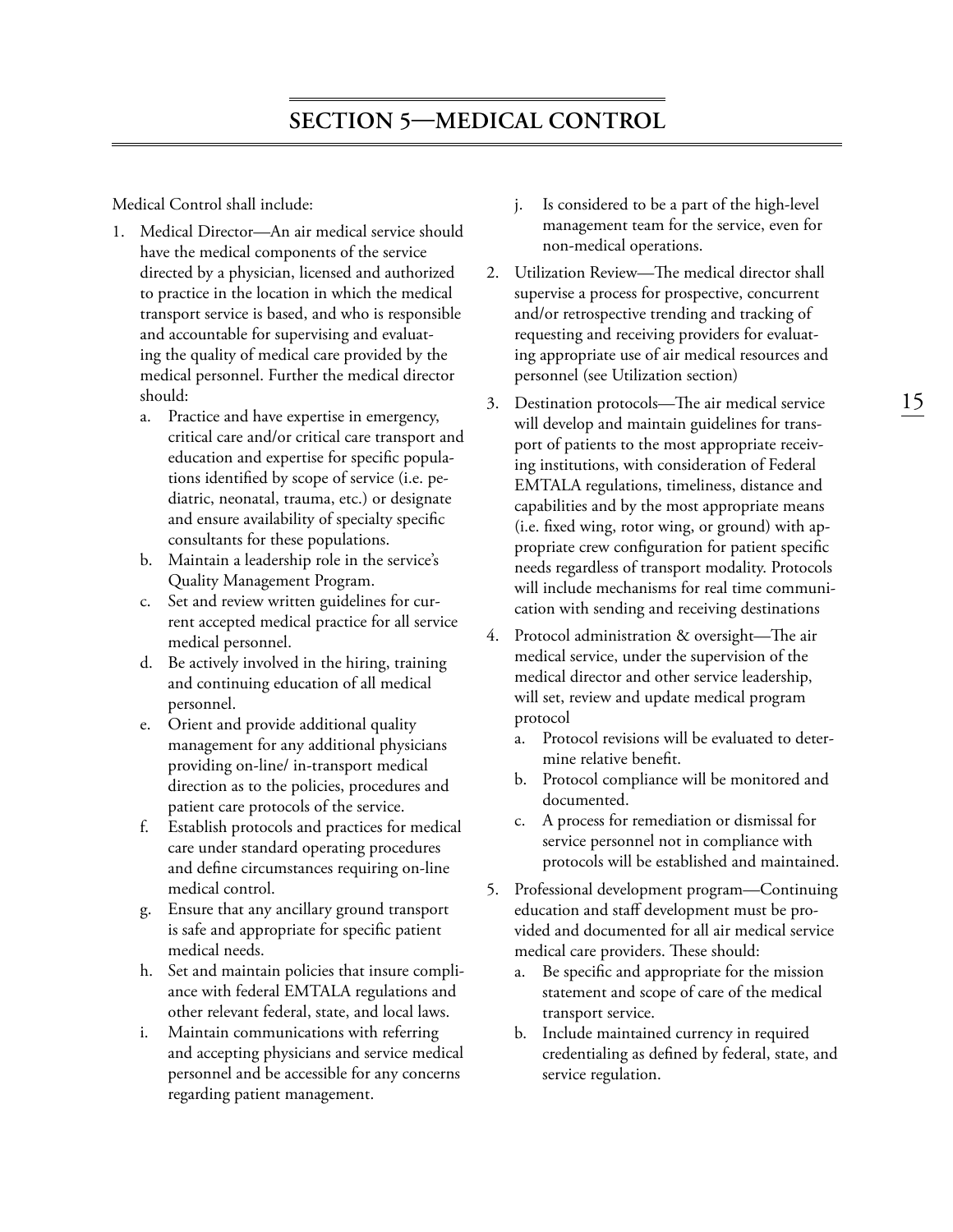- c. Be based on quality improvement and focus on reinforcement and expansion of skills of individual providers.
- d. Include a focus on Safety and Risk Management including but not limited to:
	- i. Human Factors—Crew Resource Management.
	- ii. Infection control and Hazardous Materials.
	- iii. Emergency Safety Procedures.
	- iv. Stress and fatigue recognition.
- e. Be regularly repeated by service designated schedule.
- 6. Transfer of care—The air medical service, under the supervision of the medical director, should establish and be in compliance with medical care protocols for receiving patients from sending institutions, first responders, or ground units and for transfer of care to any additional transport units or receiving institutions
	- a. Medical director and service personnel will communicate protocols with associated institutions.
	- b. Protocols will be in compliance with federal EMTALA and HIPAA laws.
- 7. Online medical control—The air medical service, under the supervision of the medical director, will establish and maintain protocols for on-line medical direction by the medical director or appropriately trained and designated physicians
	- a. Medical director will ensure defined schedule and ensure availability for on-line medical control via the communication center or other appropriate means.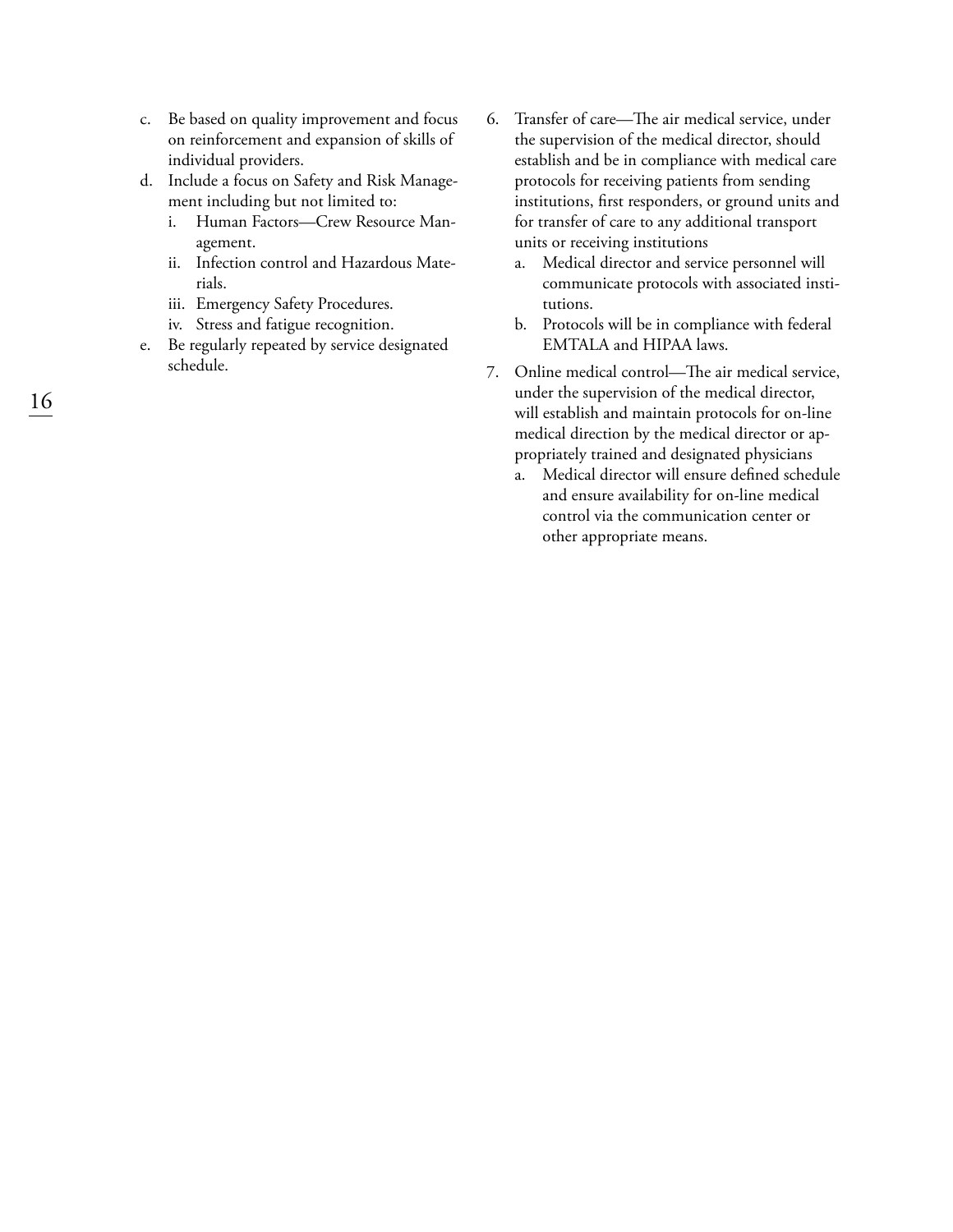## **Section 6—Utilization**

States should develop evidence-based medical protocols to define parameters for the request of air medical resources. Organizations can request, not dispatch, air medical services. The Part 135 Operator providing the air transportation has the exclusive authority to dispatch aircraft after careful consideration of the conditions of each flight.

States should develop regional care plans based on the capacity of facilities and patient care needs regardless of political boundaries and sub-divisions.

Some of the situations where utilization of air medical transport or evacuation would be appropriate include:

1. A patient has a significant need of equipment or medical personnel for critical care (i.e., to prevent or manage ongoing deterioration that is an imminent threat to life, limb, or organ) available from an air medical transport and which cannot be provided via ground transport

- 2. A patient has significant potential to require a time-critical intervention and an air medical transport will deliver the patient to an appropriate facility so much faster than ground transport that improved outcome could be reasonably expected
- 3. A patient is located in a geographically isolated area that would make ground transport impossible or greatly delayed
- 4. Local EMS resources are exceeded or are unavailable to transport to the closest appropriate facility without compromising response to the primary service area
- 5. Organ and/or organ recipient requires air transport to the transplant center in order to maintain viability of time-critical transplant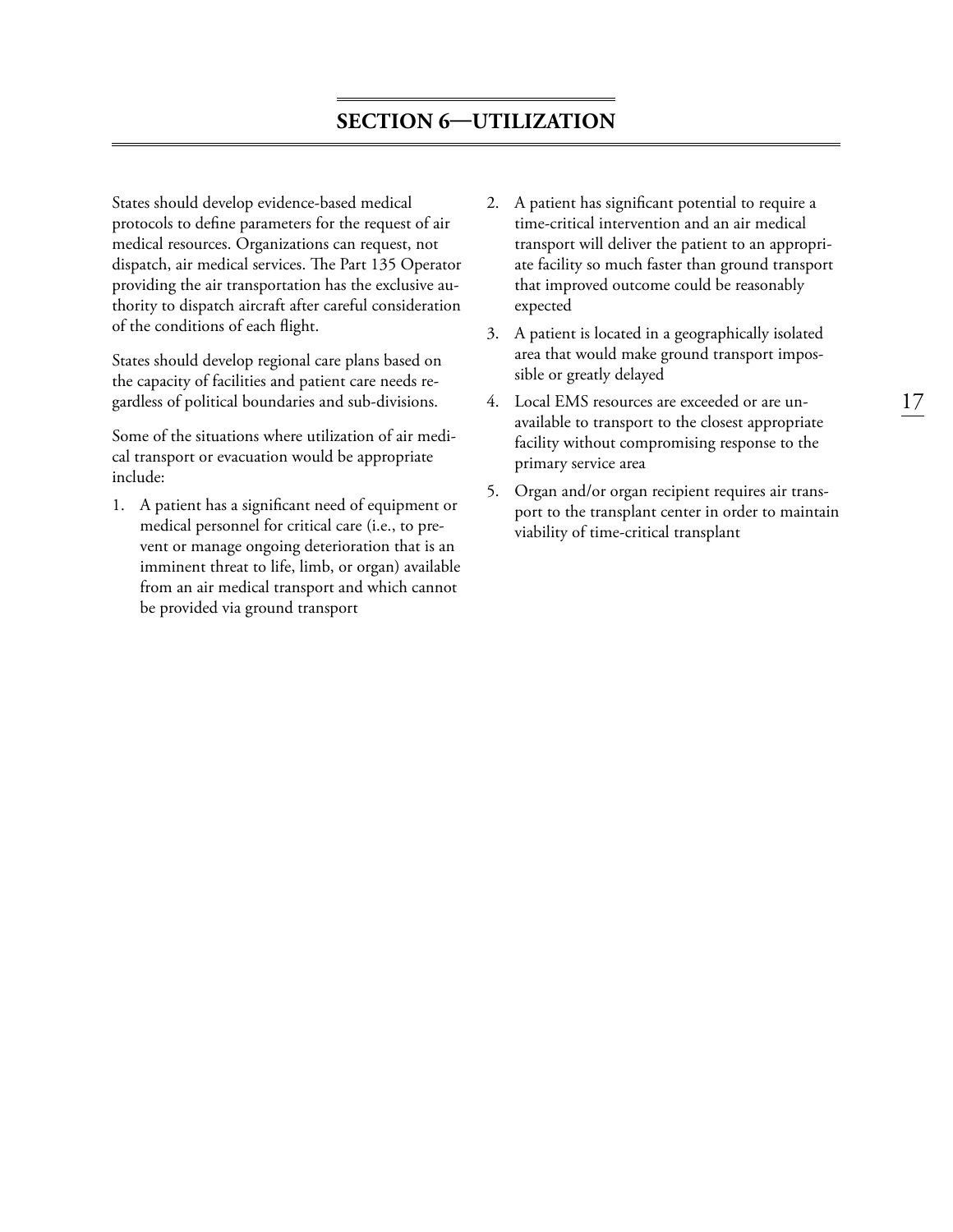Quality Management programs should fall under tort protection for medical quality improvement programs as specified under state law.

- 1. An air medical service shall have a written quality management (QM) plan that includes:
	- a. Business plan including service area and scope of care.
	- b. Diagram or similar charting of QM organizational structure with clear assignments of accountability and links to safety organizational tools.
	- c. A process to identify, record, and evaluate sentinel events, adverse medical events, or potentially adverse events with specific goals to improve the quality of patient care.
	- d. Identified thresholds for performance of the clinical care, ideally based on published standards or established best practices.
	- e. Methodology of data collection and employment of the QM process.
	- f. Continuous evaluation of the QM process.
- 2. The Quality Management program shall:
	- a. Monitor and attempt to identify improvements in all important clinical care outcomes, including but not limited to, medical operations, medical control, clinical care, utilization, communications, and safety.
		- i. Objective measures are utilized where achievable.
		- ii. Communications and clinical documentation should allow structured review of important aspects of service and clinical care.
	- b. Assemble representatives from all aspects of the service to identify any areas for improvement in clinical care in a continuous manner.
	- c. Record and maintain evidence of actions taken in problem areas.
	- d. Monitor and be able to demonstrate effectiveness of actions taken in the QM program with finite timelines to achieve loop closure.
	- e. Be integrated with risk management and utilization review.
- f. Encourage reporting of clinical care adverse events, including sole source events, without punitive actions beyond what is proscribed for licensing, credentialing, or legal requirements.
- g. Include regularly scheduled meetings to provide personnel, from all service aspects, the opportunity to participate continuously in QM.
- h. Generate a regular report, an annual summary at a minimum, that is available to all air medical service personnel.
- i. Drive education and training needs to maintain an instructional, non-punitive purpose to action plans.
- 3. As part of a Quality Management Program, clinical and operational data shall be collected and available for review to analyze service performance and establish benchmarks. Examples of possible data collected in such a program could include but would not be limited to:
	- a. Accurate time of request, dispatch, and arrival to patient; transport times; and times for conclusion of care and service re-entry.
	- b. Referring and receiving locations.
	- c. Reason for transport (integrated with utilization review).
	- d. Mechanism of patient injury or illness.
	- e. Medical interventions instituted or maintained with accurate times and patient responses.
	- f. Change in patient condition during transport.
	- g. Patient condition at time of arrival.
	- h. Issues of integration with referring or receiving institutions.
	- i. Number of completed transports.
	- j. Number and type of aborted and cancelled transport requests, with times, reasons (i.e. weather, maintenance, patient condition, etc.) and disposition of patients as applicable.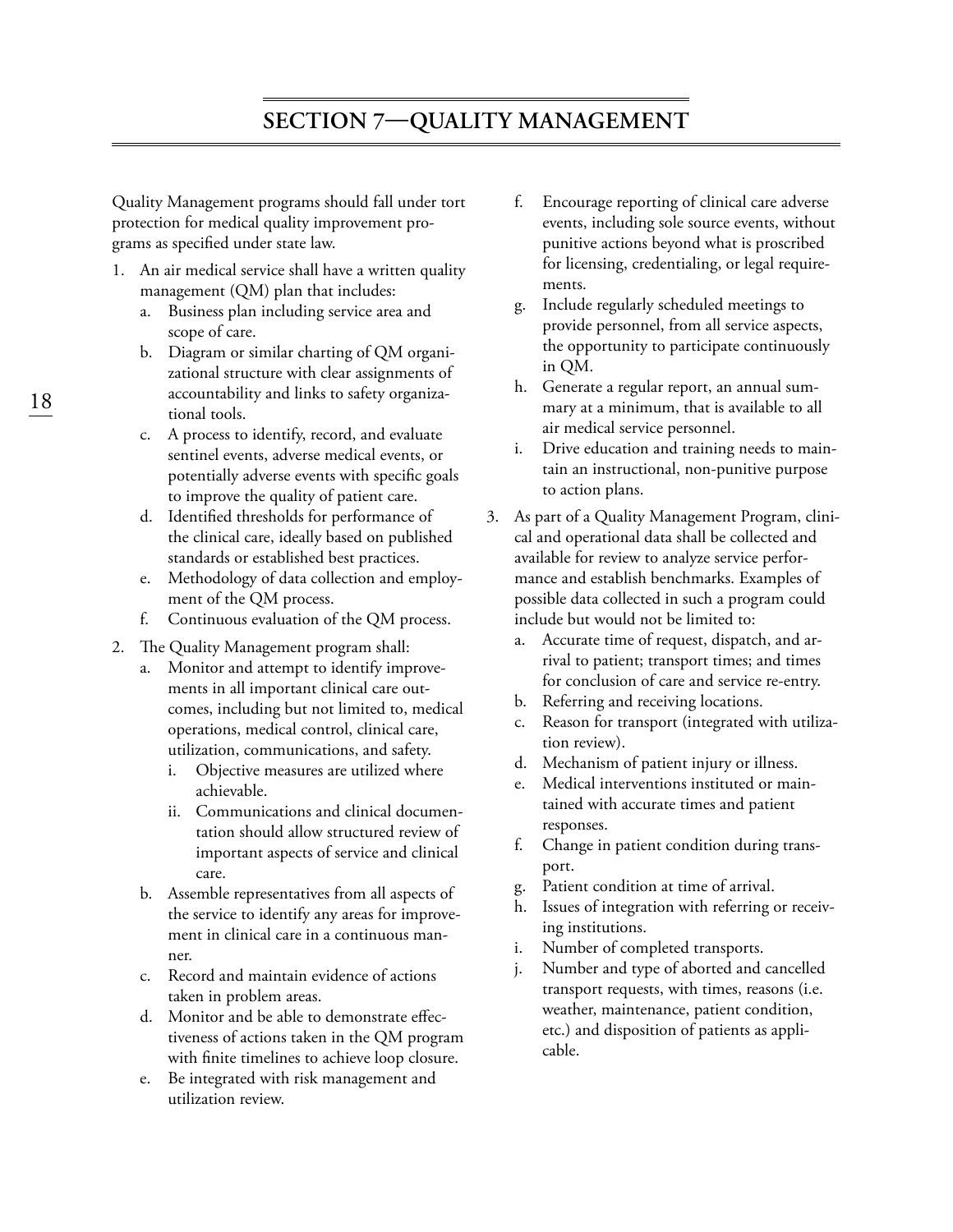- 4. If the service has a sponsoring institution or agency, then the Quality Management and Utilization Review programs shall:
	- a. Report results through an established organizational structure to the service's sponsoring institution or agency.
	- b. Directly integrate transport service activities with the sponsoring institution or agency.
- 5. The medical director and other relevant management shall ensure a utilization process through trending and tracking requests which shall contain at least the following:
	- a. Regular, documented, structured review to determine:
		- i. Appropriateness of transfer from a scene or requesting institution to a receiving institution; and
		- ii. That the mode of transport enhances medical outcome or cost effectiveness over other modes of transport.
	- b. Structured, confidential feedback between the air medical service and requesting agents and receiving facilities.
	- c. Utilization review may be prospective, concurrent or retrospective.
	- d. Reviews of appropriateness of transport and mode of transport may consider but are not limited to:
- i. Specialized equipment and expertise available during transport that is not otherwise available to the sending institution.
- ii. Utilization of regional resources.
- iii. EMTALA obligations of sending and receiving institution.
- iv. Time dependency of medical condition.
- v. Cost of transport.
	- Emergency transports do not require guaranteed payment.
	- Agents calling for non-emergent transports should be assisted with alternative, appropriate modes of transport.
	- Requests that are outsources or subcontracted shall be reviewed for appropriateness.
- e. Where appropriate, the air medical service should promote a timely feedback to referring agency, facility or physician about patient outcome and treatment rendered before, during and after transport.
- f. Patients transferred from air to ground transport units (at sending and receiving destination) shall have the same or higher level ground personnel as that provided by air transport personnel.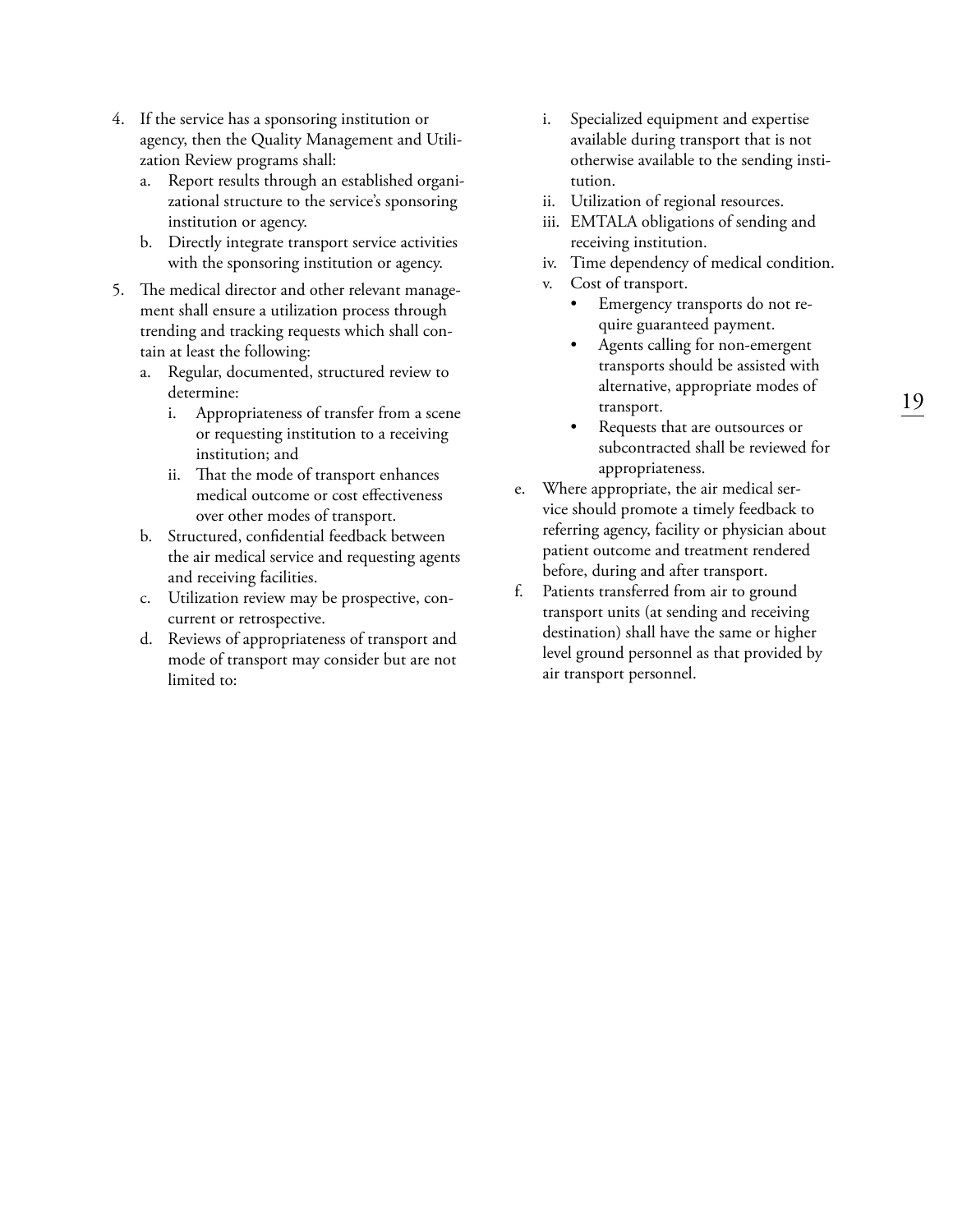Air medical services operate at the junction of the aviation and medical industries. Because of that, aviation, workplace, and clinical/medical safety programs should not operate in isolation. With the development of model state guidelines, states should encourage Part 135 Operators and Medical Directors to review their programs, jointly, to enhance the industry's overall safety effort.

- 1. Helicopter/weather "shopping." The State guidelines should require that the applicant utilizes a methodology to inform other surrounding helicopter programs of when they have declined a flight. The sharing of this information will assist in mitigating a helicopter requestor from "shopping" for a helicopter to complete a transport when they have already been informed that weather will not allow for safe flight. Further, the State guidelines should require that the applicant provides education to their service areas on the dangers of Helicopter/weather "shopping"
- 2. Pre-established landing areas. The State guidelines should require the applicant to report to the state any pre-established landing areas (improved or unimproved) which may be used as intercept points with ground ambulances. State guidelines should encourage the use of such pre-established areas for helicopter patient transports. The goal of these actions is to decrease the time to definitive care for patients by facilitating rendezvous between ground and air ambulances
- 3. Hot refueling. The State guidelines should require the applicant to provide information about its procedures for maintaining the safety of the medical personnel and patients, in accordance with applicable federal aviation safety requirements; in the event that the applicant will be conducting hot (engine(s) remain running) refueling operations
- 4. Patient Loading and Unloading. The State guidelines should require the applicant to provide information about its procedures for maintaining the safety of the medical personnel and patients during loading & unloading operations (whether or not the aircraft engine is running), in accordance with applicable federal aviation requirements. Further, the State should require all applicants to have policies and procedures used to assure the safety of non-air medical service personnel assisting in loading/unloading of the aircraft if such personnel are utilized in this capacity. These policies and procedures should contain, at a minimum, the safe approach zones for the aircraft, the known danger areas of the aircraft and direction to never approach the aircraft until directed to do so by a member of the crew
- 5. Medical Personnel rest requirements. The State guidelines should require the applicant to have a defined policy outlining the minimum hours of uninterrupted rest required of medical personnel before reporting for a regularly scheduled shift
- 6. Shift length requirements. The State guidelines should require the applicant to have a defined policy outlining the maximum hours of scheduled shift length for the medical personnel. For shifts of 24 hours or greater, the applicant must provide adequate facilities for medical personnel rest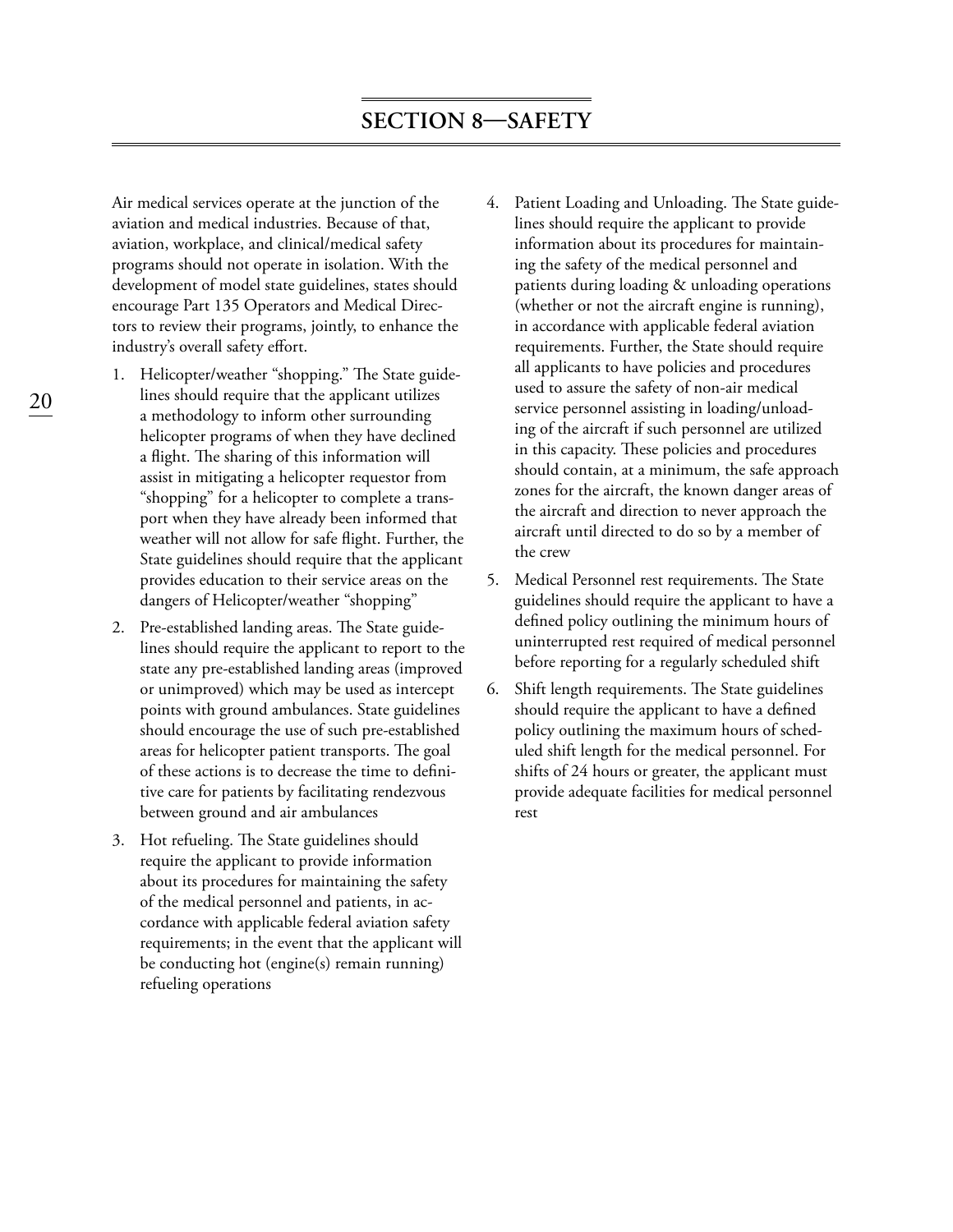- 7. Workplace safety.
	- a. The State guidelines should require the applicant to have a defined policy outlining the minimum required immunizations and post-exposure prophylaxis that should be made available to the applicant's clinical care employees.
	- b. The State guidelines should require the applicant to have a policy defining the use of personal protective equipment to include at a minimum, fire-resistant or natural fiber uniforms, sturdy over the ankle footwear, and the use of helmets for helicopter operations. The State should require the applicant to provide and have a policy governing the use of disposable exam gloves, eye protection and other body fluid barriers as necessary for the mission profile.
	- c. The State guidelines should require the applicant to have a policy defining what medical conditions may limit the medical crew member's ability to perform the required job tasks. This includes but is not limited to height and weight considerations, acute/ chronic illness and pregnancy.
- 8. Sterile cockpit. Federal Aviation Regulations require the maintenance of a sterile cockpit in certain conditions so that the pilot is able to transmit and receive vital information and to minimize distractions during any critical phase of flight. No external communications are permitted by the medical team and no patient information is transmitted at this time unless radios for medical report are isolated

#### **Public education and prevention**

To facilitate public awareness, the air medical service shall provide information about its safety program to public safety/law enforcement agencies and hospital personnel who interface with the medical service. Many of these safety program areas are governed by federal aviation safety requirements. The information should include:

- 1. Identifying, designating and preparing an appropriate LZ
- 2. Personal safety in and around the aircraft for all ground personnel
- 3. Procedures for day/night operations, conducted by the medical team, specific to the aircraft:
	- a. High and low reconnaissance.
	- b. Two-way communications between the aircraft and ground personnel to identify approach and departure obstacles and wind direction.
	- c. Approach and departure path selection.
	- d. Procedures for the pilot to ensure safety during ground operations in a LZ with or without engines running.
- 4. Crash recovery procedures specific to the aircraft make and model should minimally include:
	- a. Location of fuel tanks.
	- b. Oxygen shut-offs in cockpit and cabin.
	- c. Emergency egress procedures.
	- d. Aircraft battery—stay away from it., and
	- e. Emergency shut-down procedures.
- 5. Education regarding weather-based helicopter "shopping" should be included
- 6. Education regarding the appropriate utilization of the air medical asset in the context of the regional EMS system
- 7. Records are kept of initial and recurrent safety training of pre-hospital, referring and receiving ground support personnel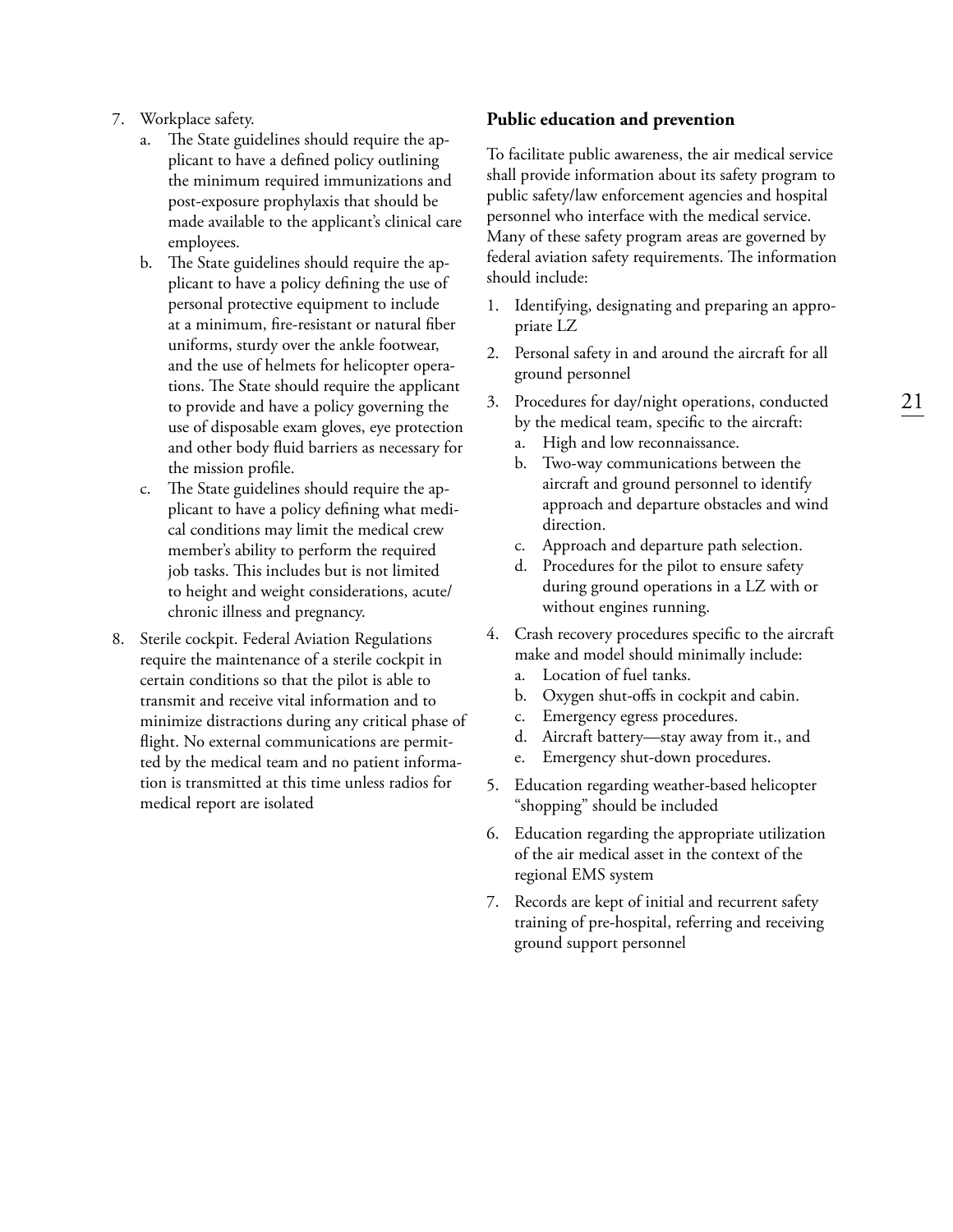# **Section 9—Communications**

The FAA Part 135 Operator has the responsibility for dispatch, operational control, flight following, and all flight release decisions. The FAA and the FCC regulate the operation and capability of radios on board aircraft. An air medical service should provide information confirming it is in compliance with FAA and FCC regulations regarding communications and operational control. An air medical service must provide information confirming its ability to meet communications requirements, consistent with federal aviation safety requirements, either directly or through contracted services with regional communication centers, aviation operators, or others, including:

## **Communications Equipment—Rotary Wing and Emergent Fixed Wing**

(Emergent Fixed Wing services operate in a manner similar to rotory wing services, responding immediately or on-demand to emergent transport requests from an emergency department or scene response using a ground ambulance intercept)

- 1. All communications equipment is in full operating condition and in good repair. Radios on aircraft (as range permits) are capable of transmitting and receiving the following:
	- a. Medical direction.
	- b. Communications center.
	- c. Air traffic control (aircraft)., and
	- d. Emergency Services (EMS, law enforcement agencies, fire, etc.) where it meets the scope of service.
- 2. The pilot is able to control and override radio transmissions from the cockpit in the event of an emergency situation
- 3. The medical team is able to communicate with each other during flight. Helmets with communications capabilities are required on helicopters
- 4. The Communications Center contains at least one dedicated phone line for contacting the medical transport service
- 5. The Communications Center contains a system for recording all incoming and outgoing telephone and radio transmissions with time recording and immediate playback capabilities. Recordings must be kept for a minimum of 90 days
- 6. The Communications Center contains a capability to immediately notify the medical transport team and on-line medical direction (through radio, pager, telephone, etc.)
- 7. The Communications Center contains a status display with information about pre-scheduled flights/patient transports, the medical transport team on duty, weather and maintenance status as pertinent to the scope of service
- 8. Current local aircraft service area maps and navigation charts are readily available for aviation operations. Mapping software could supplement current charts

#### **Communications Specialists**

- 1. A Communication Specialist or other designee must be assigned to receive and coordinate all requests for the medical transport service
	- a. Scheduling and individual work schedules demonstrate strategies to minimize dutytime, fatigue, length of shift, number of shifts per week and day-to-night rotation.
	- b. Call volume and other required duties are considerations in the number of communication specialists on duty at any one time. (Programs should be able to demonstrate how they assign staffing levels, for example, number of Communication Specialists on duty per shift relevant to the number of vehicles and teams in service.).
	- c. There are relief personnel with the appropriate training available for periodic breaks.
	- d. Personnel must have at least eight hours of rest with no work-related interruptions prior to any scheduled shift of twelve hours or more. The intent is to preclude back-to-back shifts with other employment, commercial or military flying, or significant fatigue-causing activity prior to a shift.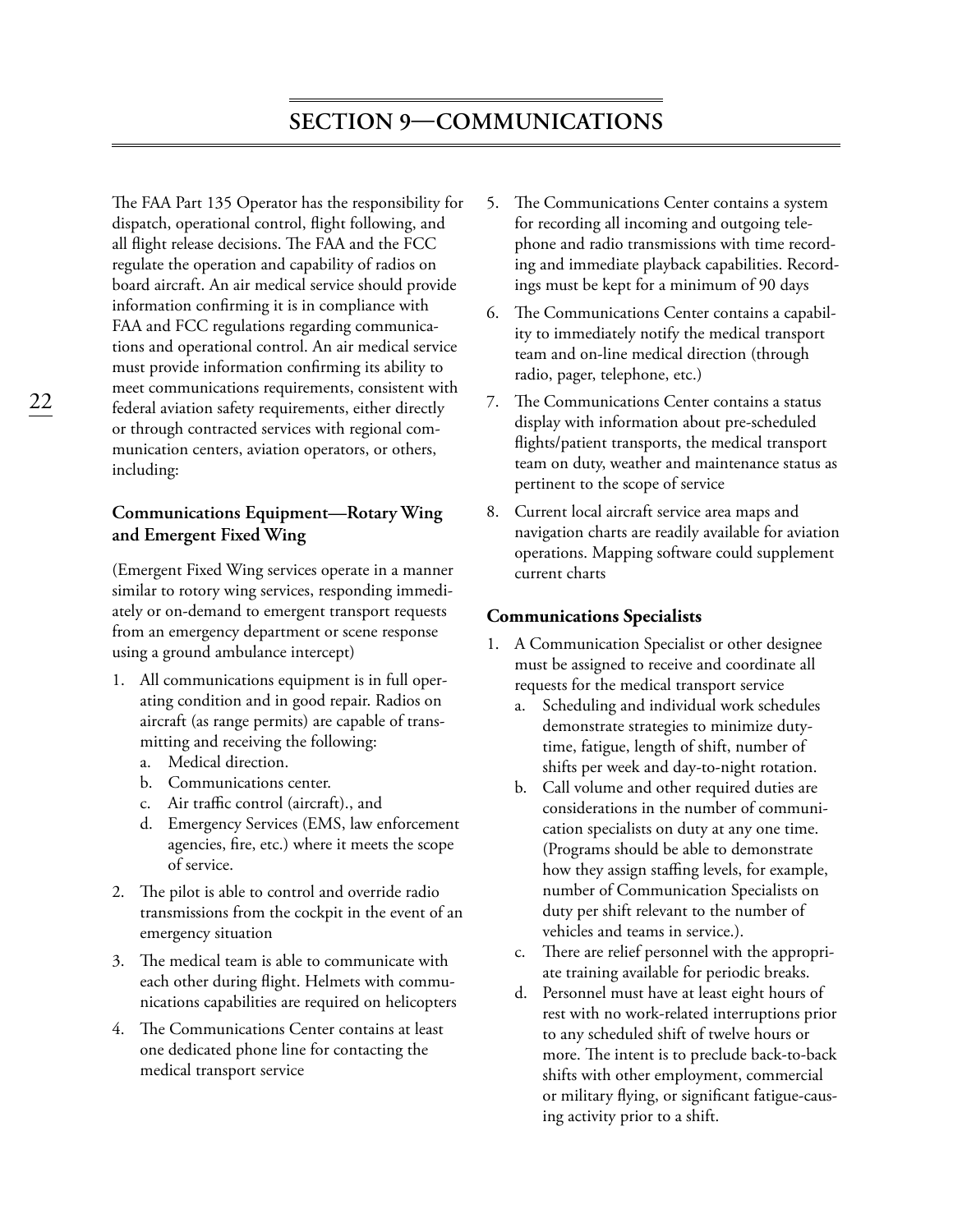- e. On-site shifts are routinely scheduled for a period not to exceed 18 hours. Twenty-four hour shifts are not acceptable. In addition:
	- i. Personnel must have the right to call "time out" and be granted a reasonable rest period if a team member determines that he or she is unfit or unsafe to continue duty, no matter what the shift length. There should be no adverse personnel action or undue pressure to continue in this circumstance.
	- ii. Management should monitor flight volumes and personnel's use of the "time out" policy to ensure that communications personnel utilize the right to call "time-out" appropriately.
- 2. Training of the appropriate, designated communication specialist or other design should be commensurate with the air medical service's scope of service and should include:
	- a. Medical terminology and obtaining patient information.
	- b. Knowledge of EMS—roles and responsibilities of the various levels of training –BLS/ ALS, EMT/ EMT-Paramedic.
	- c. State and local regulations regarding EMS.
	- d. Familiarization with equipment used in the field and/or inter-facility setting, based on scope of service.
	- e. Knowledge of federal aviation regulations and FCC regulations or equivalent as pertinent to medical transport service.
	- f. General safety rules and emergency procedures pertinent to medical transportation and flight following procedures.
	- g. Navigation techniques/terminology, flight following and map skills. This should include an understanding of GPS navigation and approaches.
	- h. Understanding weather interpretation and how to retrieve current and forecasted weather to assist the pilot during a transport if other means are not in place within the organization.
	- i. Types of radio frequency bands used in medical and ground EMS.
	- j. Assistance with the hazardous materials response and recognition procedure using appropriate reference materials.
- k. Stress recognition and management to include resources for Critical Incident Stress Debriefing or other type of post critical incident counseling.
	- l. Customer service/public relations/phone etiquette.
	- m. Quality management.
	- n. Crew Resource Management (CRM) pertinent to communications.
	- o. Computer literacy and software training.
	- p. Emergency Incident Plan (also known as Post Accident/Incident Plan or PAIP).
- 3. There is evidence of recurrent training and of training as policies and equipment changes occur
- 4. Certifications (such as EMT-B, EMD, NAACS Certified Flight Communications Course or equivalent), if required by position description, must be current

#### **Communications Policies**

- 1. Must be in writing and include the following:
	- a. Communications policy and procedures manual.
	- b. A method to keep noise and other distractions (traffic) from the communications area while the communications specialist is involved with a medical transport mission.
	- c. An evacuation plan that provides for continuous communications with transport personnel in the event there is a need to evacuate the communications center.
	- d. There is a written policy that at the time of a request, the pilot is not informed of the patient condition or age unless there are operational considerations (for example: weight, extra equipment etc.).
	- e. Emergency incident plans (also known as post-accident/incident plans) are easily identified, readily available, and understood by all program personnel. For RW aircraft or FW aircraft on a VFR flight plan, appropriate search and rescue efforts should be initiated in the event the aircraft is overdue, radio communications cannot be established nor location verified. These plans should minimally include: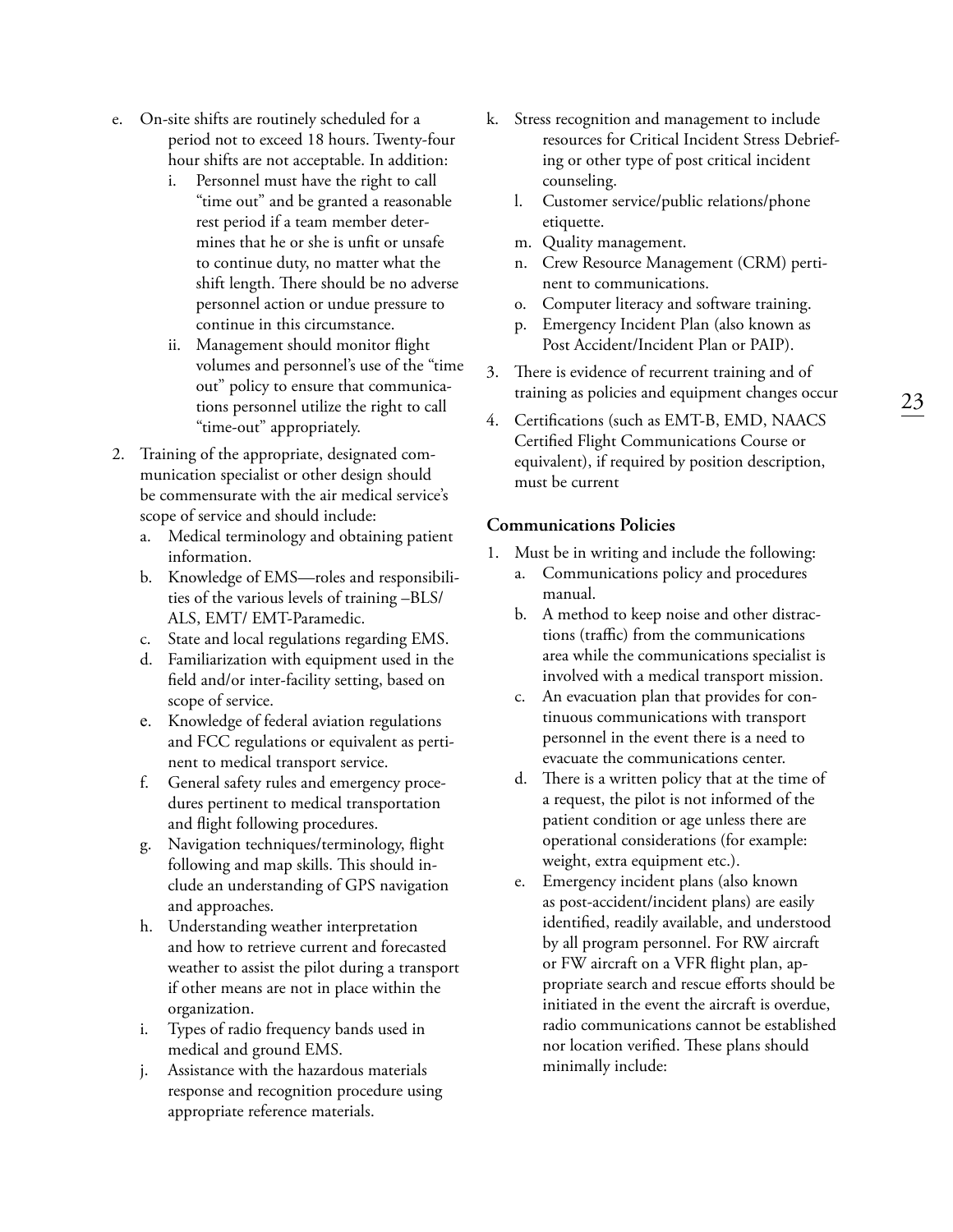i. List of personnel (with current phone numbers) to notify in order of priority (for communication specialist to activate) in the event of a program incident/ accident (for air or ground)**.** This list should minimally include sponsoring organization individuals where applicable, risk management attorney, family members of team members, family of patient, referring hospital, receiving hospital, security (as applicable), human resources (as applicable), media relations or pre-identified individual who will be responsible for communicating with the media, state health department and other team members.

24

- ii. Notification plans include appropriate family members and support services to family members following a tragic event. There must be timely notification of next of kin. Next of kin is no longer strictly defined at the federal level so the crew member determines this on a data sheet and reviews annually. It is strongly recommended that:
	- Family assistance includes coordination of family needs immediately after the event e.g. transportation, lodging, memorial/burial service, condolences, initial grief support services/referrals, (usually through appointment of a family liaison).
	- Continuity includes follow through with the family after the event (e.g. submission of crew to national EMS memorial service, the continuation of grief counseling and support referrals, the inclusion of families in decision-making on anniversaries/ memorials, and check-ins following release of NTSB reports**,** or equivalent, etc.).
- iii. Consecutive guidelines to follow in attempts to:
	- Communicate with the aircraft.
	- Initiate search and rescue or ground support.
	- Have a back-up plan for transporting the ground ambulance patient in the event of an incident or accident and/or the ambulance is inoperable.
	- Have an individual identified from the Part 135 Operator as the scene coordinator to coordinate activities at the crash site.
- iv. Preplanned time frame to activate the emergency incident plan (also known as a post-accident/incident) for overdue aircraft or ambulance.
- v. A method to insure accurate information dissemination.
- vi. Coordination of transport of injured team members to higher level of care if needed and/or back to local area.
- vii. Procedure to document all notifications, calls, and communications and to secure all documents and tape recordings related to the particular incident/accident.
- viii. Procedure to deal with releasing information to the press.
- ix. Resources available for CISD or other counseling alternatives.
- x. Process to determine whether the program and/or component of the program will remain in service. If it is determined that the program or a component of the program will go out of service, other regional transport services, primary customers, EMS, public service groups and other applicable groups are advised.
- xi. An annual drill is conducted to exercise the emergency incident plan (also known as a post incident/accident plan). This drill should include pilots, medical personnel, communications personnel, mechanics and administrative personnel. Written debriefing and critique of PAIP drills should be shared with all staff members.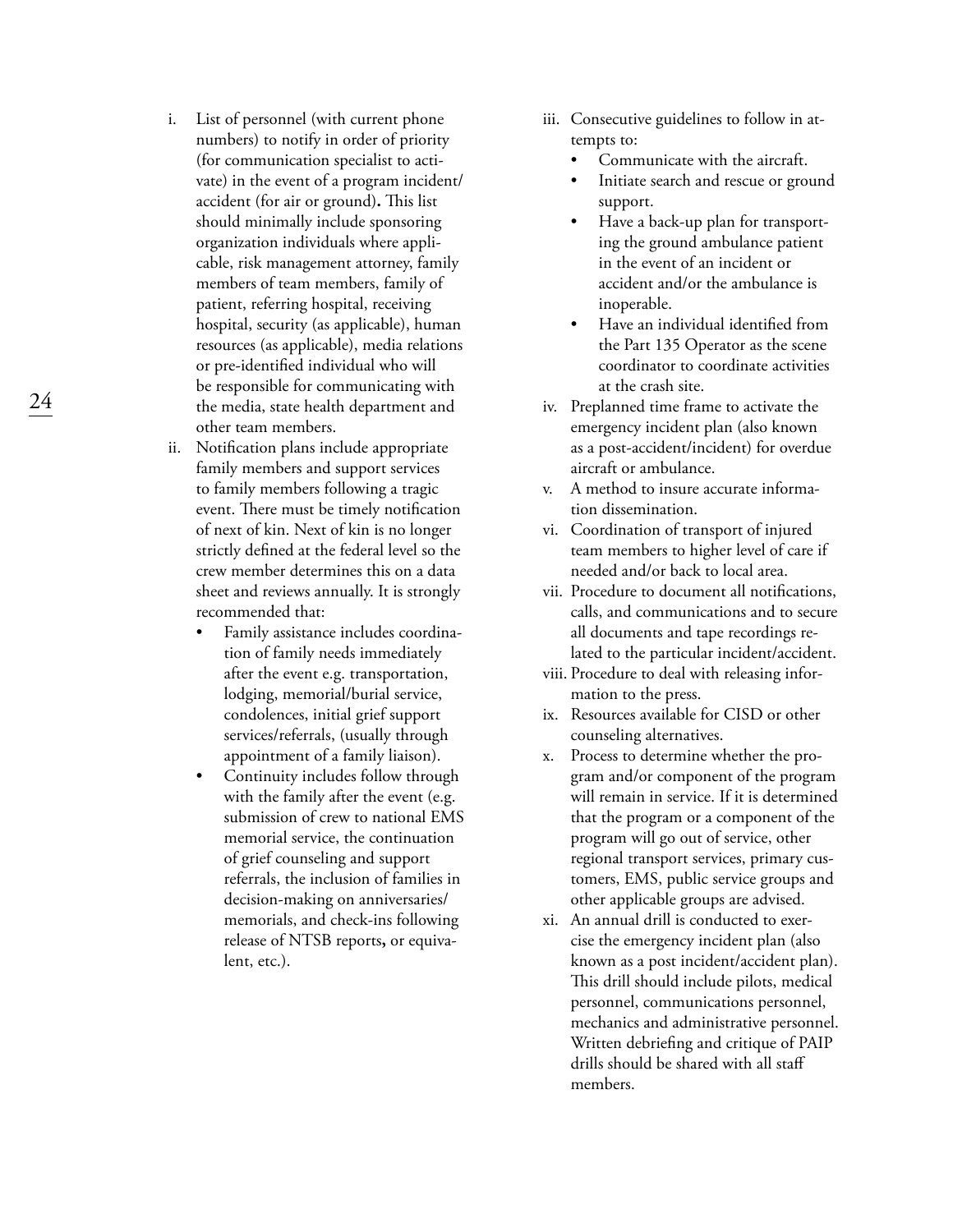- xii. A full drill must test each of the modes of transport (if the program has RW, FW and G or combination thereof) within a three year time frame.
- xiii. An actual incident may be used, as appropriate, if documented and documentation includes loop closure. A table top drill—defined as a drill where there are position challenges between the pilot and the communications specialist only and not covering all the components and disciplines listed in the PAIP is not considered a full drill.
- 2. A general test of all emergency procedures to include fire drill, intruder on premises, catastrophic failure of the communications center, helipad mishaps, forces of nature etc. will also be conducted on an annual basis
- 3. A disaster preparedness drill should be part of the general test of all emergency procedures or conducted separately as an annual drill

### **En Route Communications**

The FAA Part 135 Operator has the responsibility for dispatch, operational control, flight following, and all flight release decisions. The Part 135 Operator may choose to enter into contractual arrangements for individuals not directly employed by the Part 135 Operator to provide these duties under the oversight and responsibility of the Part 135 Operator. Additional Information for clinical care needs may be requested, to include:

- 1. Initial coordination to include communication and documentation of:
	- a. The time of the request call (Time request/ inquiry received).
	- b. The name and phone number of requesting agency.
	- c. The age, diagnosis, or mechanism of injury.
	- d. The referring and receiving physician and facilities (for inter-facility requests) as per policy of the medical transport service.
	- e. Verification of the acceptance of the patient and verification of bed availability by referring physician and facility (for inter-facility requests).
	- f. Previous turn-downs of the mission (i.e. helicopter shopping).
- g. Ground transportation coordination at sending and receiving areas.
- h. The time medical personnel are notified flight is approved, post pilot's OK of flight).
- i. Time depart base (Time of lift-off from base or other site).
- j. Number and names of all personnel on board the aircraft.
- k. Number and names of patient(s) on board (for inter-facility requests).
- l. Estimated time of arrival (ETA).
- m. Time arrive location (Time aircraft/ambulance arrives at landing zone, helipad, airport or referring area).
- n. Time depart location (Time aircraft/ambulance lifts off from landing zone, helipad, or airport or leaves referring area).
- o. Time arrive destination (Time patient transferred to receiving clinical team; in unusual circumstances, this may not be at a healthcare facility).
- p. Time depart destination (Time left patient destination. This will be recorded for transports not ending at base).
- q. Time arrive base (Time arrive base after call completed)., and/or
- r. Time aborted (Time authorized transport is aborted/canceled after dispatch).

## **Criteria for non-emergent or pre-scheduled Fixed Wing**

**(**Fixed wing services considered non-emergent or prescheduled transport between facilities typically under non-emergent situations (not from an emergency department) or as a transport that has been requested in advance at a specified date and time)

- 1. For a fixed wing service that flies only pre-scheduled flights, an answering service may serve as the receiving point for requests for service
	- a. Answering service personnel must be trained to obtain specific information when receiving a request to schedule fixed wing patient transportation.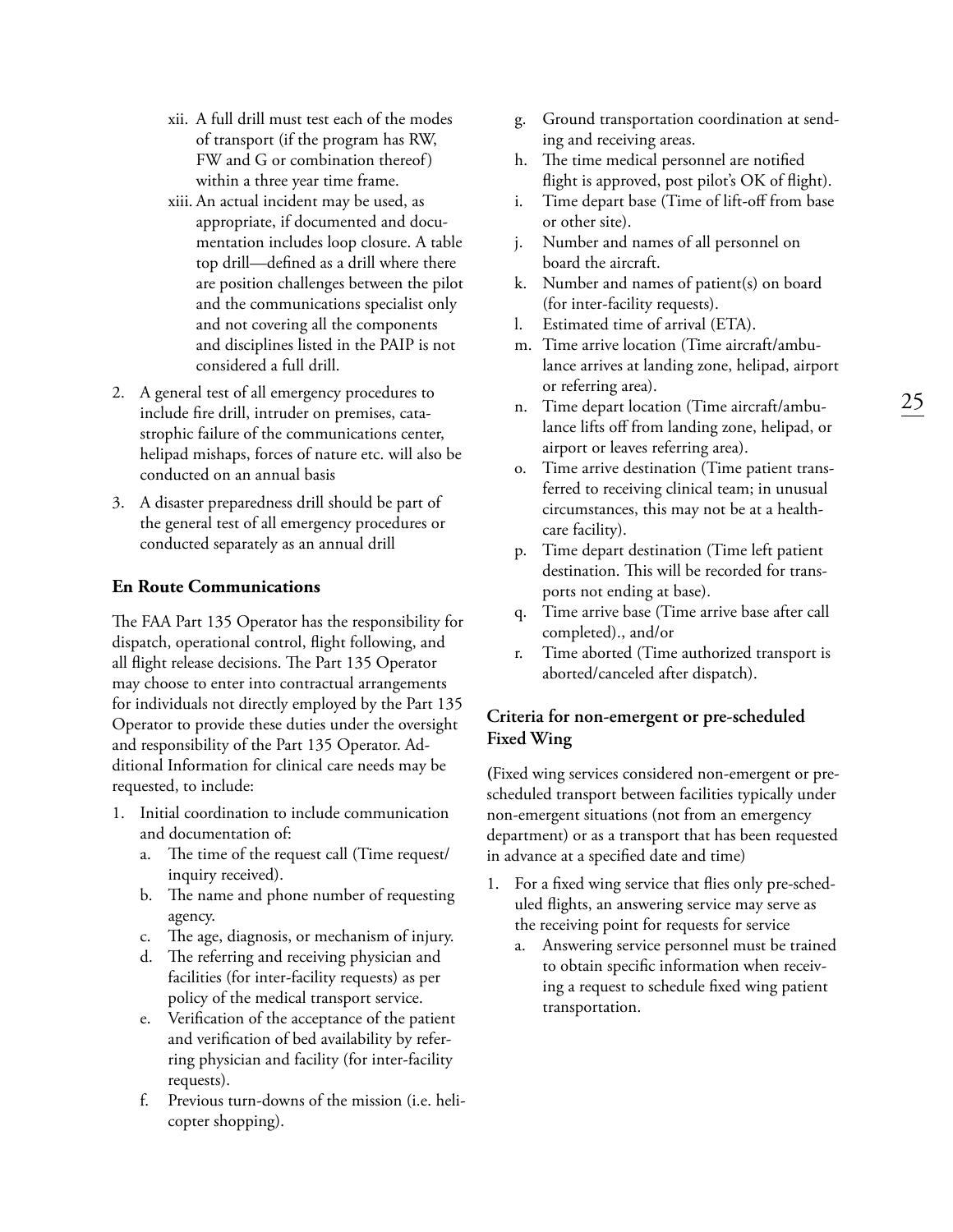- b. The items should include but not be limited to:
	- i. Name and telephone number of caller
	- ii. Patient type/condition
	- iii. Date and time call received
	- iv. Anticipated or scheduled date/time of departure
	- v. Location of patient and destination
- 2. Specific methods must be used by the answering service for contacting the medical service coordinator (or designee) to relay request information, i.e., pager numbers, telephone and/or cellular numbers
- 3. Destination airport, refueling stops (if necessary), location of transportation exchange and hours of operation (FW)
- 4. Guidelines of timely notification (less than thirty minutes) should be established. Alternate procedures for notification must be in place in case the coordinator is not available to receive the request/information
- 5. An on-call roster of the medical team must be provided to the answering service. The roster includes a priority phone list of personnel to notify in the event of an emergency

#### **Coordination of Communications Capabilities**

The FAA Part 135 Operator has the responsibility for dispatch, operational control, flight following, and all flight release decisions. With the development of the Model State Guidelines, states should work to facilitate medical communications capabilities between air and ground services. Air and ground medical transport services should provide direct communication capabilities for medical personnel and ground ambulance providers, to ensure rapid dissemination of information, coordination of efforts, and problem solving. Direct contact between the parties should be established whenever possible as follows:

- 1. There is a written policy that addresses direct or relayed communications to communications center (while in motion) specifying locations and ETA's, and deviations, if necessary
- 2. Time between each communication
	- a. Time between each communication should not exceed 10 minutes while in flight unless a system of continuous automatic position tracking is utilized.
	- b. There is a policy to address continuous automatic position tracking, if utilized; the policy should ensure there are also verbal communications at predetermined times.
	- c. Alternate agencies are used to relay communications when direct contact is not possible.
- 3. There is a written policy that while the aircraft is on a mission, a dedicated communicator assigned to flight follow will be present at all times. (RW)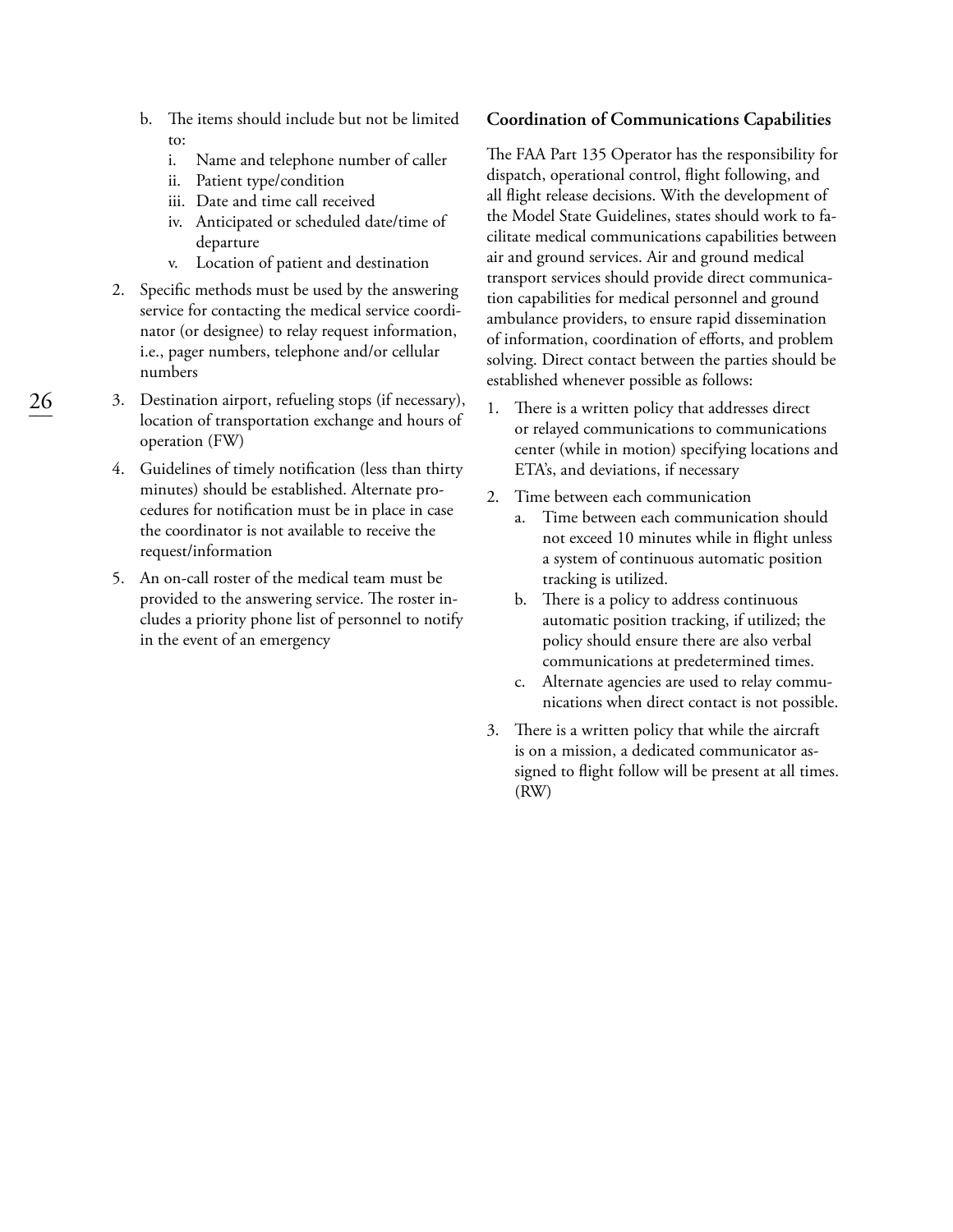# **Section 10—Multijurisdictional Air Provider**

With the development of model state guidelines, states should work on compacts that offer license reciprocity for providers and medical crews, provided those providers and/or medical crew members are licensed in their home state. State EMS Officials

should seek to establish national-level guidelines for license reciprocity for long-range (i.e. fixed-wing) air medical services that could also provide a framework for inter-state compacts for local ground and air medical services.

# **Section 11—References**

- A. Air & Surface Patient Transport: Principles & Practice [Hardcover] Renee S. Holleran RN PhD CEN CCRN CFRN CTRN FAEN (Author), ASTNA (Author), 3rd edition
- B. Federal Aviation Administration. (2011). *Title 14 of the Code of Federal Regulations.* Retrieved from http://rgl.faa.gov/Regulatory\_and\_Guidance\_Library/rgFAR.nsf/MainFrame
- C. Commission on Accreditation of Medical Transport Systems. (2011). *8th Edition Standards.* Retrieved from http://www.camts.org/component/option,com\_docman/task,cat\_view/gid,17/ Itemid,44/
- D. National Association of EMS Physicians. (2011). *Guidelines for Air Medical Dispatch.* Retrieved from http://www.aaem.org/positionstatements/ helicopterdispatch.pdf

## **Additional Resources**

- A. DOT insurance requirements for direct air carriers (http://www.gpo.gov/fdsys/pkg/CFR-2012-title14-vol4/xml/CFR-2012-title14-vol4-chapII. xml)
- B. Air Medical Task Force paper (http://www.aams. org/AAMS/PublicationsProducts/AMTF\_Final\_Paper1.aspx)
- C. Government Accountability Office (GAO) Report (http://www.gao.gov/products/GAO-10- 907)
- D. Department of Transportation (DOT) opinion letters (available upon request)